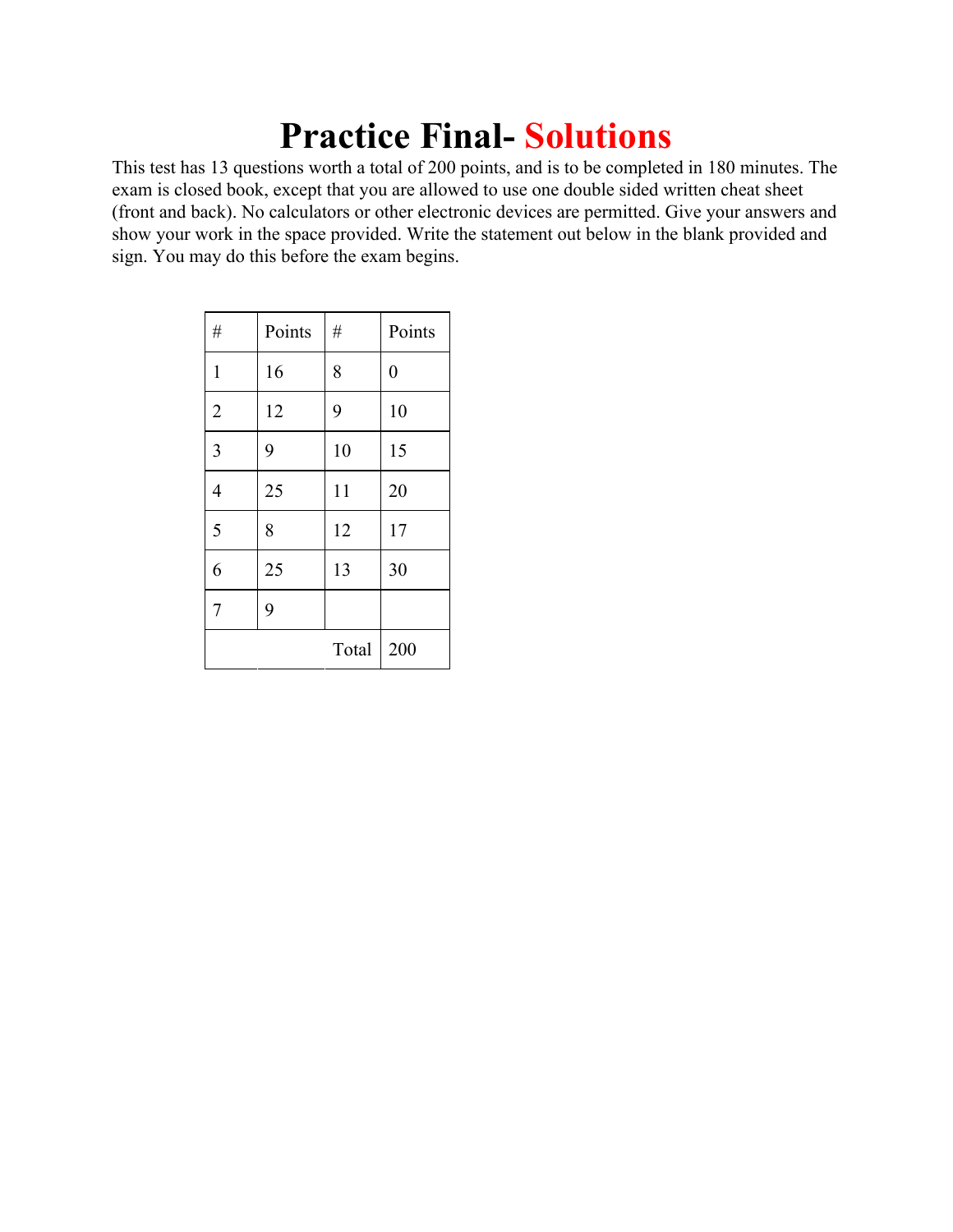#### **1. Starting this Test on a Positive Note (15 pts).**

**a) (4 pts)** Give an example where Dijkstra's would fail because of a negative edge weight



In this example, we would go from node 1 to node 2. Then we go from node 1 to node 3. But we see that we have shorter path to 2 than we initially had- a contradiction.

**b) (4 pts)** Give an example where Dijkstra's **does not** fail with n negative edge weights. State assumptions that you must make in order for this to work. If you have some method to make it work, explain the method.



Take  $n = 2$ . If we start from the node 1, we will get the shortest path because of the fact that the negative edge weights can be reached from the start vertex by solely traversing negative edges. If there was any point where there is a positive edge weight between a negative edge weight and the start vertex, it is possible that Dijkstra's would mess up. This only works if the graph has no negative cycle formed, otherwise we would get an in infinite loop.

**c) (4 pts)** What is the least amount of negative edges (>0) that a graph can have and still have Dijkstra's work? What is the most amount of negative edges that we can have? State assumptions that must be made

1 edge is the least amount of negative edges for which Dijkstra's algorithm works. This will only work for directed graphs and if the shortest path to the vertex the edge goes to would be the shortest path if the negative edge was weighted 0.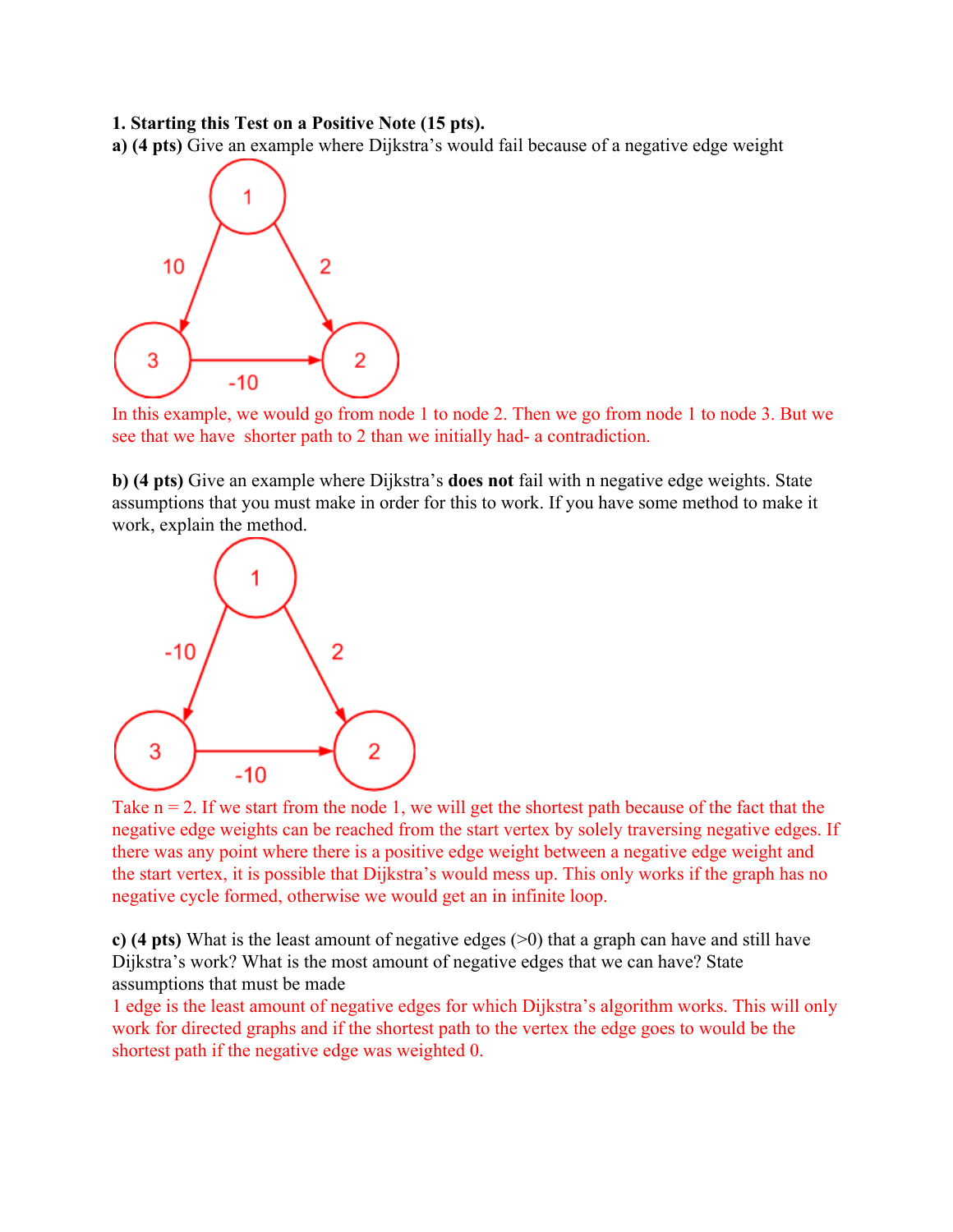One acceptable answer is that if the graph is a tree  $(|V| - 1)$  edges and the graph is connected) and all the edges are negative, the shortest path will always be found. The maximum amount of negative edges goes back to one of our critical ideas, negative cycles cannot exist or you will get stuck in them. Another observation that we can make is that we cannot have more than 1 way to get a vertex, otherwise we cannot guarantee that there is not a shorter way to get there.

Another acceptable answer is  $\frac{V(V-1)}{2}$ , or a complete graph, with a generalized version from part b. Essentially what this means is that before the ith iteration, the Shortest Path Tree contains i-1 vertices. When the actual ith iteration is run, the node added to the Shortest Path Tree would have to be the neighbor of the vertex added in the ith iteration. For this to work, connect the first vertex with |V|-1 vertices, the second vertex with |V|-2 vertices and so forth up until the nth vertex is connected to no vertices. Then the total amount of edges would be  $\frac{\tilde{V}(V-1)}{2}$ . This works because there would be no way for a vertex to get back to itself (no cycles) which means we cannot go to negative infinity. Additionally, since we are only going through 1 path (that is the vertex added would be a direct neighbor, in the shortest path tree, of the vertex added in the iteration 1 before) there will never be a path to the vertex we added that is better.

The first option requires assumptions about how the graph is constructed wheras the second option needs assumptions about the actual Shortest Path.

**d) (4 pts)** What is the smallest weight we can have and guarantee that Dijkstra's will always work, regardless of the graph's construction? 0. Dijkstra's is guaranteed to work on edges with no negative edges.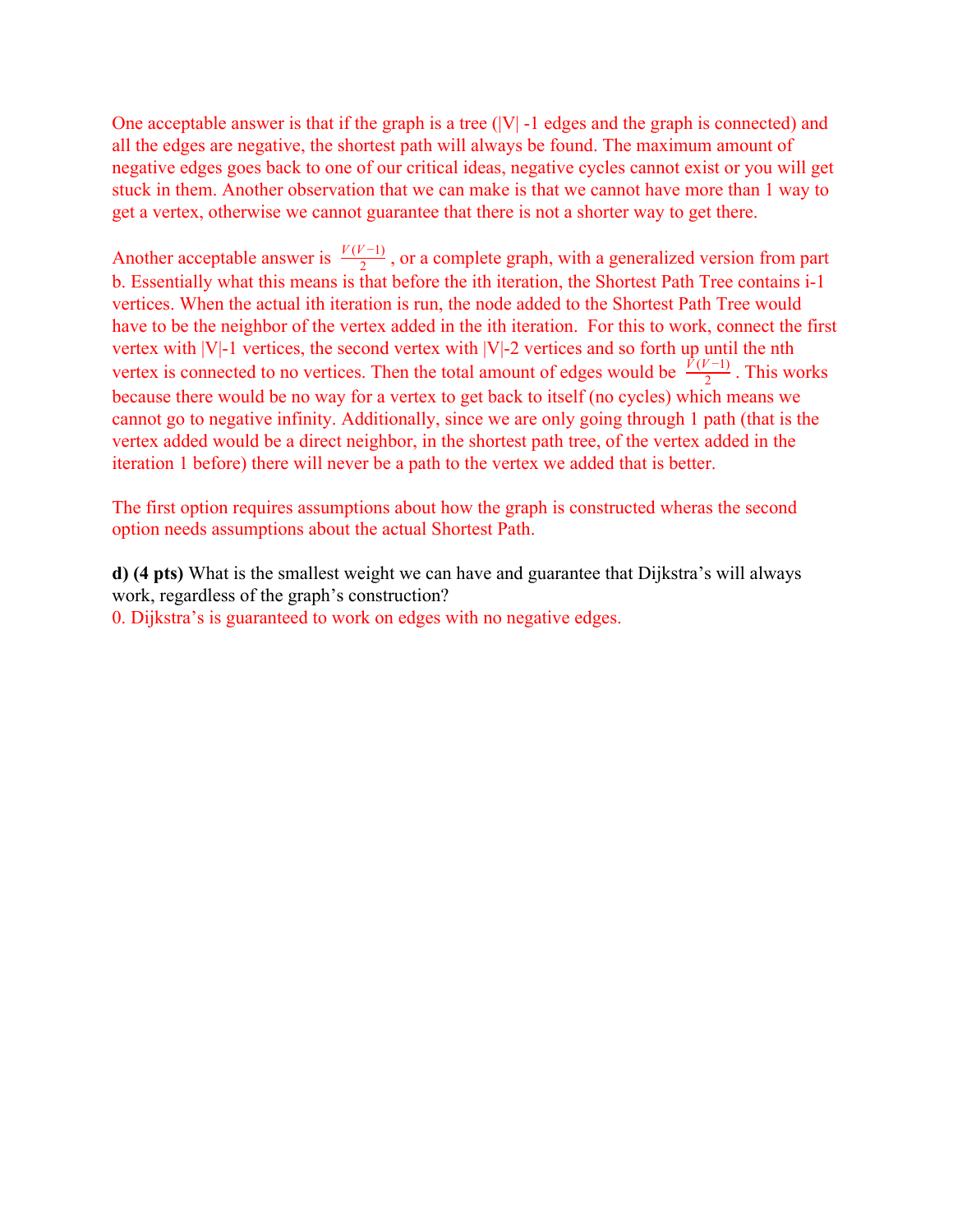**2. Sorting and Fun (12 pts).** In this class we have worked with various sorts. Below are a few sorts that we did not go over. In the box left of each sort, describe its runtime in  $\Omega$ /O or  $\Theta$  and a brief description of howhow it sorts. Each questions is worth 4 points

| $\Omega(N)$ O( $N^2$ ):<br>This algorithm swaps 2<br>elements if they are in the<br>wrong order.<br>In the best case, the list is<br>almost entirely sorted. In this<br>case, you go through the list<br>once, don't find any (or very<br>few) out of order pairs.<br>In the worst case, the list is<br>completely inverted (eg $\{3,2,1\}$ )<br>the algorithm would then have a<br>runtime of $\Theta(N^2)$ . This is<br>because the counter decrements<br>if an element swaps, so each of<br>the N items will be swapped N<br>times, which makes the runtime<br>$O(N^2)$ in the worst case. | public static void dwarfSort(int[] ar) {<br>int $i = 1$ ;<br>int $N = ar.length;$<br>while $(i < N)$ {<br>if (i = 0    ar[i - 1] < = ar[i]) {<br>$i++$ ;<br>} else $\{$<br>int tmp = $ar[i]$ ;<br>$ar[i] = ar[i - 1];$<br>$ar[i-1] = tmp;$<br>$i-$ ;<br>∤<br>}<br>∤                                                                                                                                                                                              |
|-----------------------------------------------------------------------------------------------------------------------------------------------------------------------------------------------------------------------------------------------------------------------------------------------------------------------------------------------------------------------------------------------------------------------------------------------------------------------------------------------------------------------------------------------------------------------------------------------|------------------------------------------------------------------------------------------------------------------------------------------------------------------------------------------------------------------------------------------------------------------------------------------------------------------------------------------------------------------------------------------------------------------------------------------------------------------|
| $\Theta(N)$ : This is actually one of the<br>most pointless sort algorithms<br>because all it does is check if<br>the ith element is less than the<br>i-1st element, if so just brute<br>force it to be bigger (adding one<br>to the i-1th element). You go<br>through the array once and you<br>are done "sorting" after 1<br>iteration.                                                                                                                                                                                                                                                     | private static int[] waffle(int[] arr){<br>$int[]$ syrup = arr;<br>for(int i = 1; i < arr.length; i++){<br>$if(arr[i] < arr[i-1])$<br>$arr[i] = arr[i-1] + 1;$<br>$\{ \}$<br>$\left\{ \right.$<br>return syrup;<br>$\}$                                                                                                                                                                                                                                          |
| $\mathbf{\Theta}(N^2)$ : In this sort, we are<br>keeping track of some<br>pointer(curr size) which is<br>initially set to the size of the<br>array. We find the maximum<br>element and then we reverse the<br>array from 0 to the index of the<br>maximum element (so the<br>maximum<br>element becomes the 0th index).<br>Then we reverse the array from                                                                                                                                                                                                                                     | //Find the runtime of flapJackSort. Note that the flip<br>function is defined as follows flip(array, index) and reverses<br>the entire array up until that index.<br>public static int[] flapJackSort(int arr[]) {<br>for (int curr_size = $arr.length$ ; curr_size > 1; curr_size--) {<br>int syrup = $0$ ;<br>for (int choco = 0, chip = 0; chip < curr_size; chip++) {<br>if $\text{(arr[chip]} > \text{arr[choco]}$ {<br>$choco = chip;$<br>$syrup = choco;$ |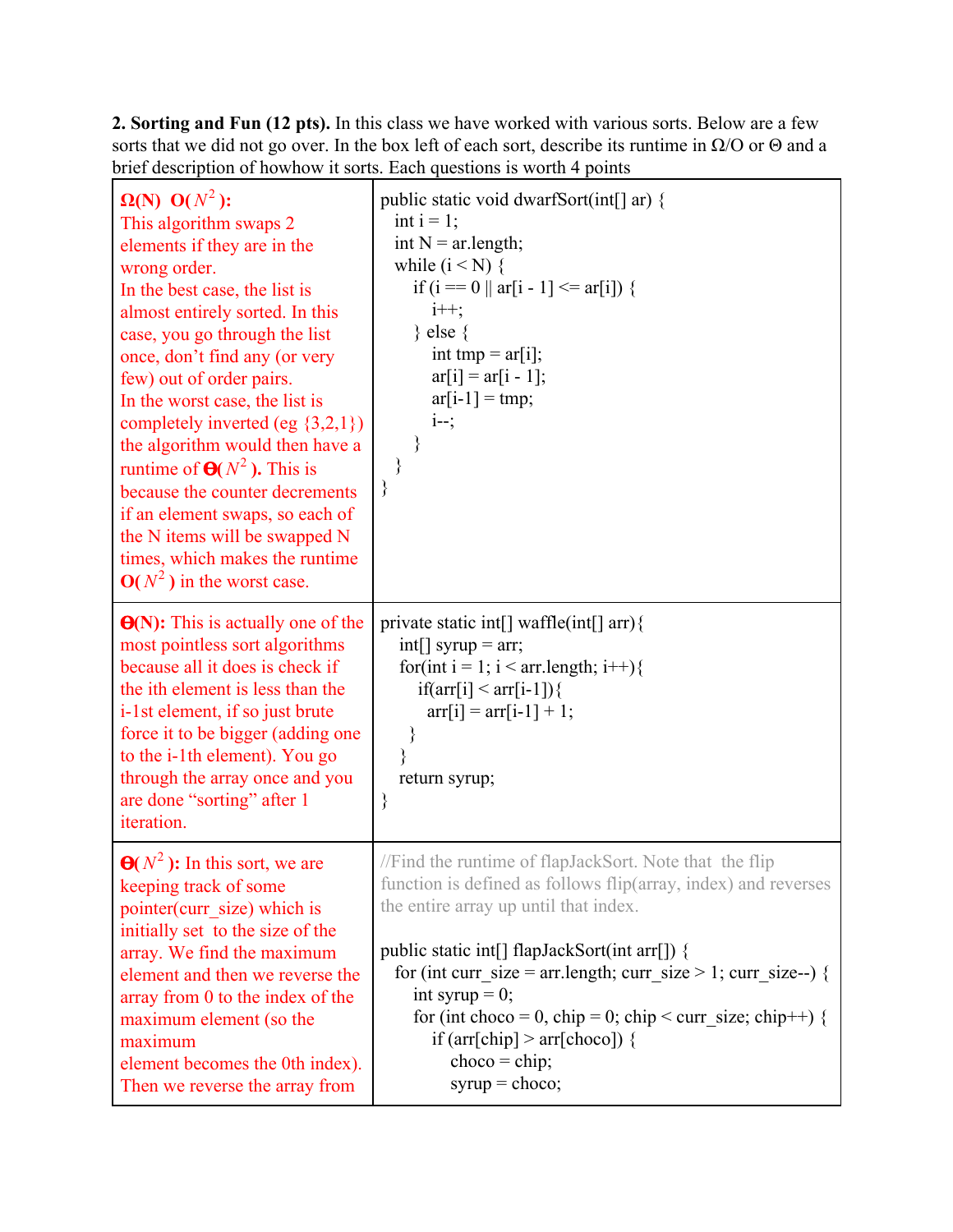| the 0th index to curr size. We<br>then decrement curr size so we<br>look at everything before that<br>element. This sort does a total<br>of N "flips"/reversals, so we<br>have a running time of $\Theta(N^2)$<br>). This sort was actually made | if (syrup != curr size - 1) {<br>flip( $arr$ , syrup);<br>flip(arr, curr size - 1); |
|--------------------------------------------------------------------------------------------------------------------------------------------------------------------------------------------------------------------------------------------------|-------------------------------------------------------------------------------------|
| by Bill Gates, its real name is                                                                                                                                                                                                                  | return arr;                                                                         |
| Pancake Sort.                                                                                                                                                                                                                                    |                                                                                     |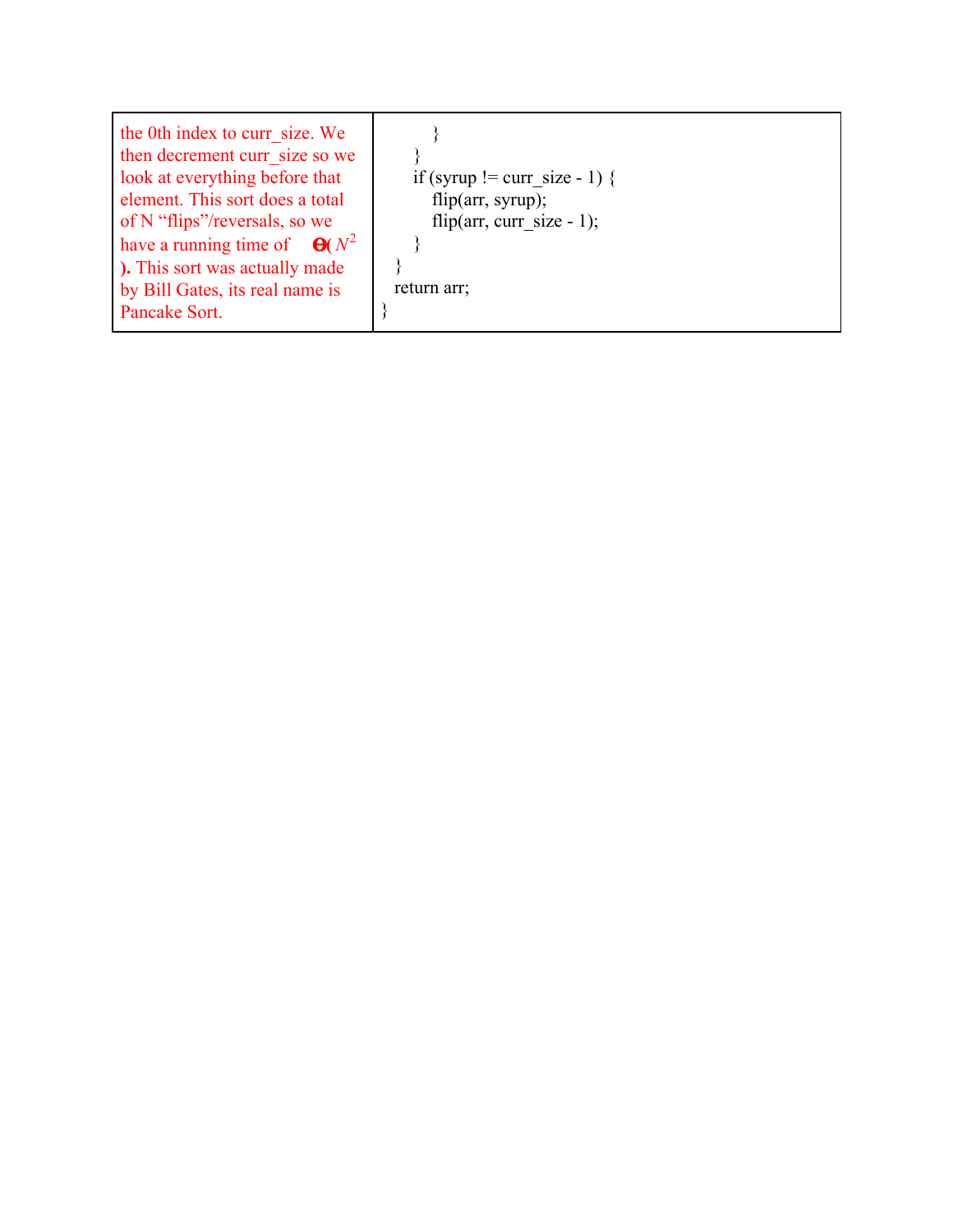### **3. The Fruits of Your Labor (15 pts).**

**a) (3 pts)** You own a trie that can hold many fruits; however, you want to save space so that your neighbor doesn't cut off your branches. Find how you make one modification (change, delete, or add a letter) to one of the following 3 words "Apple", "Peach, "Pear". What modification can you do to save the most space? Draw the resulting trie after your modification.



The modification that was done was removing the "a" from apple. This makes it so that all the items share a prefix of "p". We deleted one node and made one shared among all 3 words. No other change would have made us use less space since we removed 2 nodes with 1 deletion.

**b) (3 pts)** A wealthy CEO wants to encrypt all his secrets; however, he decided that he wants to store all of his secrets within a flashy hashmap. But he doesn't want a plain old hashmap, after all, that could get hacked. To be different, he decides that, for any given day, a secret will hash to different location than it would have the previous day. Is his idea valid? Provide your reasoning.

This IS valid. There is a subtilty in this problem, where we say items hash to a different location. This does not mean that it has a different hashcode. If a secret hashes to a different location then it would have a day ago, that could just mean that the hashmap has been resized. There is no problem with this unless we know that the hashmap retains its size or we know that the hashcode is different for two equivalent secrets.

**c) (3 pts)** 2-3 Trees are known to be fast because they are self balancing and they have a nice low level? Why don't we just use 2-3-4 trees or 2-3-4-5-6 trees?

The main reason we don't have trees like this is because they are fairly difficult to implement. Additionally, there really isn't anything to gain, except for possibly a change in a constant factor. However, if we have larger nodes, we will have to use more memory for each type of node, which leads to more memory overhead to worry about.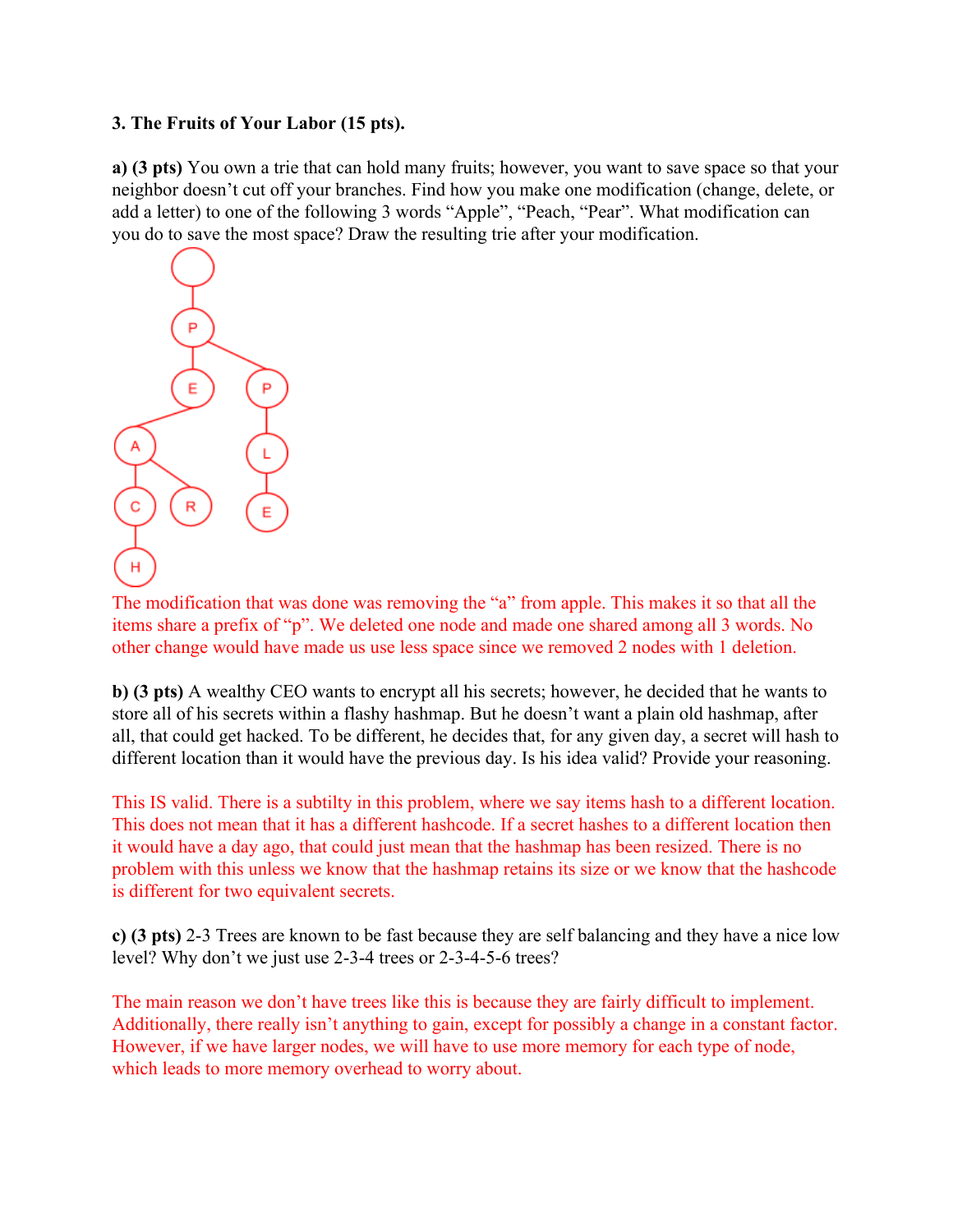**d) (3 pts)** Create the 2-3 tree that corresponds to the below Binary Search Tree.



Something important to note in this problem was the order that the items were inserted in the initial Binary Search Tree. You couldn't just get all the keys and make an arbitrary 2-3 tree. After deriving a set of insertions that work for the initial Binary Search Tree, simply perform the insertions on a 2-3 tree model.

**e) (3 pts)** Create a Red-Black Tree that corresponds to the 2-3 tree/Binary Search Tree in part a.



Simply convert the above 2-3 tree into a Red-Black Tree using our conversion rules. Another way to do this is look at the order of insertions for the Binary Search Tree and directly insert into the Red-Black Tree.

\*The bolded links are red links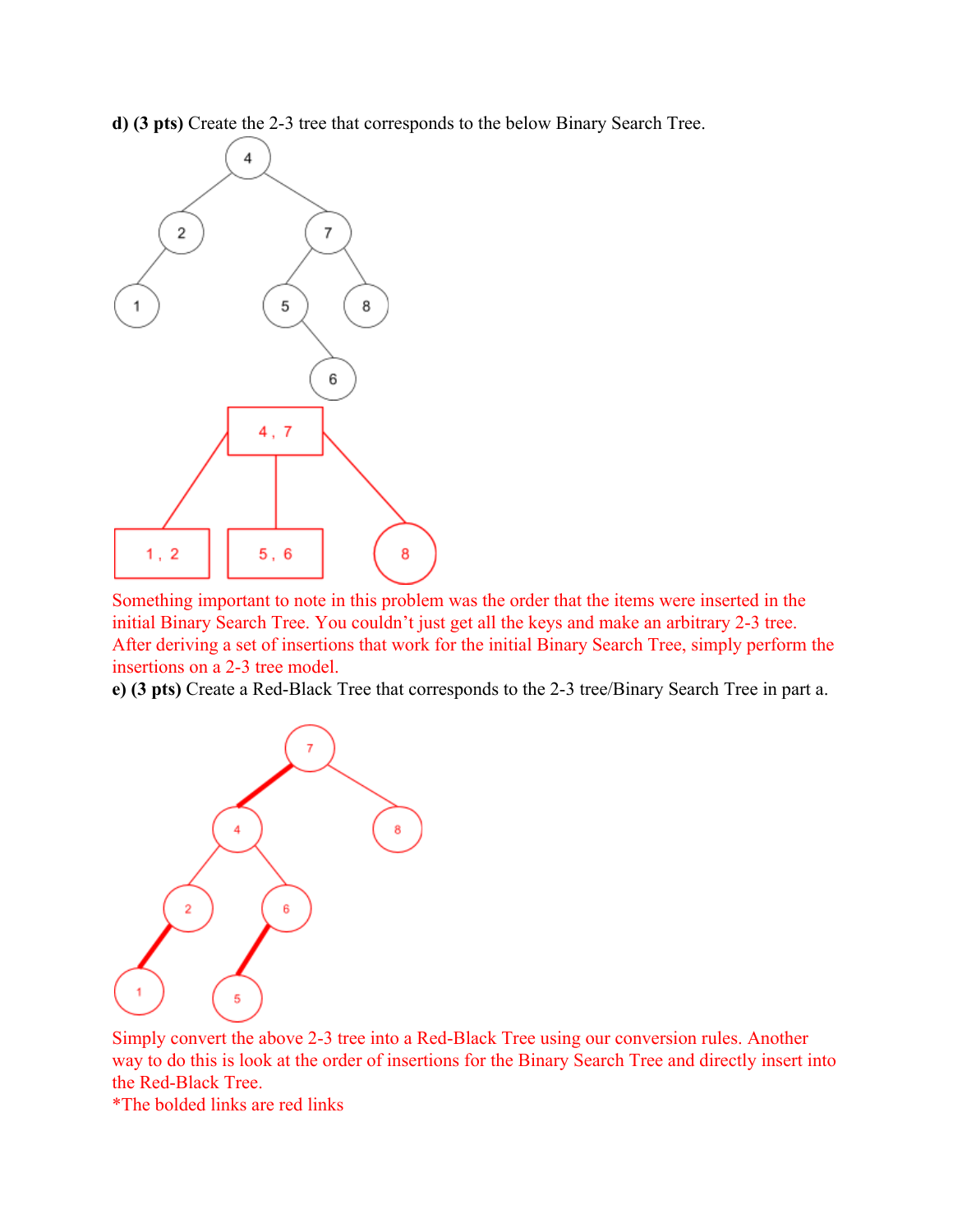## **4. The Lavender Leopard (15 points).**

You are a jewel thief starting at the entrance of a museum where all rooms are connected to each other- that is a room has a hall to every other room besides itself; however, hall lengths may differ. You are in search of the very expensive gem, the "Lavender Leopard", the only problem is that you have no idea what room it is in.

Your idea is to go to the room closest to the one you are currently in (excluding ones that you have already visited) and then as soon as you find the gem, you will immediately exit the building. When going towards the exit, you want to pick a path that will have you travel, at most, the distance that you travelled to get to the gem. However, if you know for a fact that a hall will take you to the exit faster you will take it.

**a) (20 pts)** Fill in the Museum class and following code to find the gem and then escape as quickly as possible. You are guaranteed that the jewel will be in the building.



In the above example, you would travel to 1, then 2, get the gem, and go back to room 1 then the entrance.

```
public class Hall {
 public final Room room1; public final Room room2;
 public final double length;
 public Hall(Room r1, Room r2, double length){
    this.room1 = r1; this.room2 = r2; this.length = length;
  }
 public Room r1(){return room1;}
 public Room r2(){return room2;}
 public double howFar(){return this.length;}
```

```
\_ , and the state of the state of the state of the state of the state of the state of the state of the state of the state of the state of the state of the state of the state of the state of the state of the state of the
public class Room {
  public LinkedList<Hall> adjacentHall;
  boolean beenTo = false;
  public boolean hasGem;
  public int order; //provides a definite ordering for the rooms, does not tell you the location, but
can be used as some reference.
  public Room(int order, boolean gem, int rooms) {
     this.order = order;
     this.hasGem = gem:
     adjacentHall = new LinkedList \le Hall \ge ();
```

```
}}
```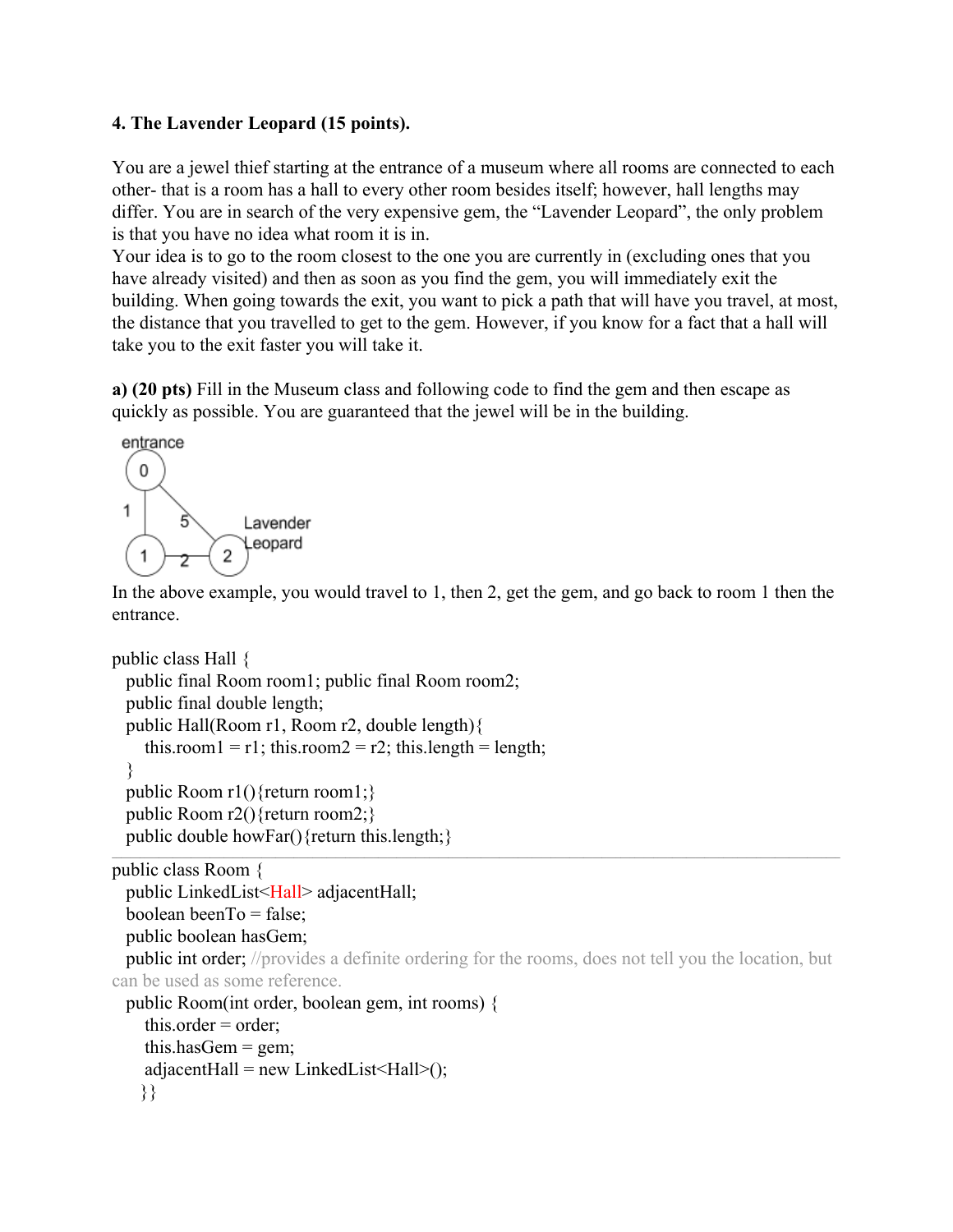import java.util.ArrayList; //feel free to use these imports, if not it's okay as well import java.util.LinkedList;

```
public class Museum {
public int totalRooms;
public int totalHalls;
public LinkedList<LinkedList<Hall>>adj;
for (int room = 0; room < rooms.length; room ++) {
 adj.add(room, rooms[room].adjacentHall);
}
public Room entrance;
//Constructor
public Museum(Room[] rooms) {
 this.totalRooms = rooms.length;
 this.totalHalls = 0;
 adj = new LinkedList();
  for (int room = 0; room < rooms.length; room ++) {
    adj.add(room, rooms[room].adjacentHall);
  }
 entrance = rooms[0];
}
 public void steal() {
    ArrayList < Room > visited = new ArrayList \leq ();
    Room r = \text{goln}(visited);
    goOut(r, visited);
  }
 public Room goIn(ArrayList<Room> visited) {
    Room r = entrance;
    boolean stolegem = false;
    while (!stolegem) {
      visited.add(r);
      r.beenTo = true;
      if (r.hasGem) \{stolegem = true;
         break;
       }
      Hall minHall = new Hall(new Room(0, false, 0), new Room(0, false, 0),
Double.MAX_VALUE);
      for (int i = 0; i < adj.get(r.order).size(); i++) {
         Hall curr = adj.get(r.\text{order}).get(i);
         if (curr.length < minHall.length && !((curr.from().beenTo) && curr.to().beenTo)) {
           minHall = curr;
```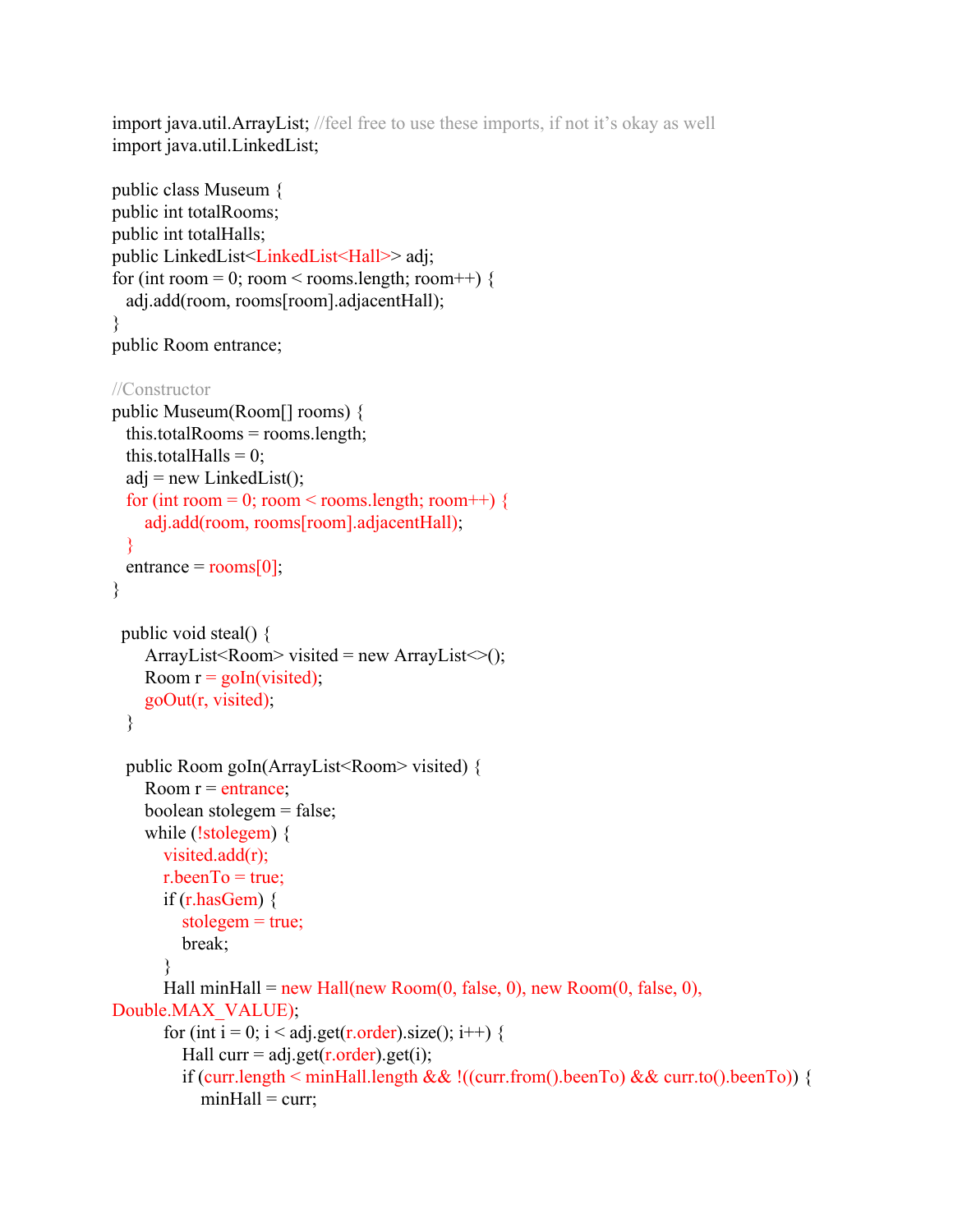```
}
       }
      if (r.order = minHall.from().order) {
         r = minHall.to();} else {
         r = minHall from();}
    }
    return r;
  }
 public void goOut(Room r, ArrayList<Room> visited) {
    int bound = visited.size();
    while (r != entrance) {
      Room closestroom = null;
      double dist = Double.MAX_VALUE;
      int currentlimit = bound;
      for (Hall neighborhall : adj.get(r.order)) {
         if (neighborhall.howFar() < dist) {
            Room neighborroom;
            if (neighborhall.to() == r) {
              neighbourroom = neighborhoodunenthelection <math>\gamma;
            } else {
              neighborroom = neighborball.to();}
            for (int index = 0; index < currentlimit; index ++) {
              if (neighborroom == visited.get(index)) {
                 bound = index;closestroom = neighborroom;
                 dist = neighborhall.howFar();
              }
            }
         }
       }
      r = closestroom;
    }
 }
}
```
The key to this problem was seeing that there was an "order" in the Rooms, which allowed us to give them indices or "rightful places". Another thing to realize is that the rooms can be treated as vertices and the halls can be treated as edges (reducing this problem just another graph traversal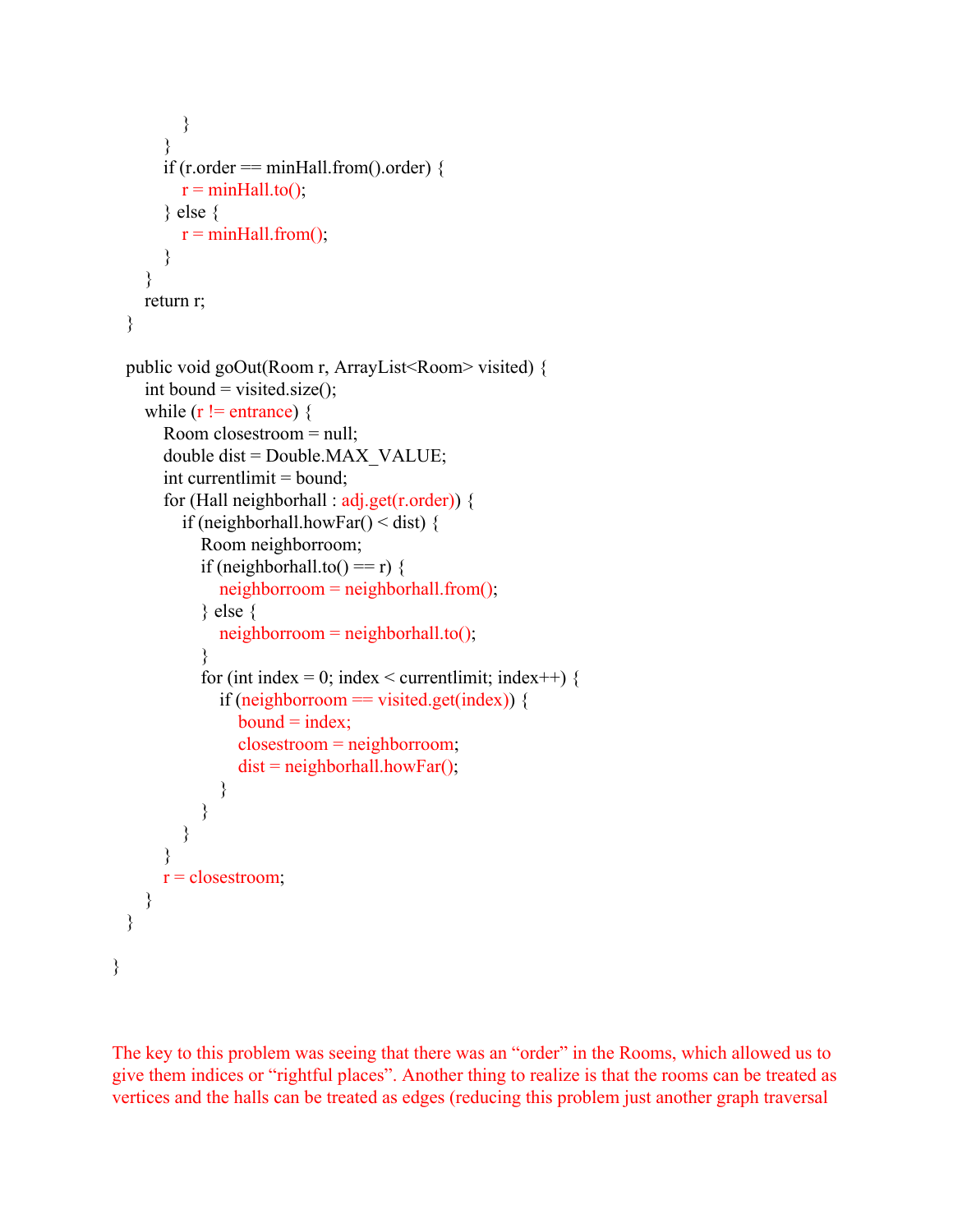one). We need to have a few inelegant checks to make sure that we do not keep going to the same room over and over again. We have to do this check because we have undirected edges, which means, at any time, we do not have the idea of "to" or "from.

Leaving the museum is more confusing than the entering. You are only allowed to visit rooms that you've visited already. This means that you cannot just go to the closest room, you must be limited to the list of rooms that we went to. To do this, we use the visited arraylist that we added to in the goIn method. We only want to go down paths that we know for sure will allow us to get better or stay the same. Say we are currently at some room r, and it has a parent *r*′meaning that in the path to the gem, we went from *r*′to r. Now assume that there is some ancestor of *r*′ , *r*′′ , which was visited earlier on the way from the entrance to r and that the distance of our path from the entrance to the room with the gem is P. At any room, r, if you skipped *r*′ , and instead went to *r*′′ , you know it would be cheaper than P because you would be skipping the hall from *r*′to r because you found a cheaper hall that goes up further in the path. We know the vertex that is chosen is on the path, since, in our initial path from the entrance to gem, each vertex has at most 1 parent and 1 child. We know that, on the way back, we would have had to go to that vertex eventually, if we went in the directly opposite route. This means our path is cheaper than P by at least  $r' - r$  making our cost upper bounded by  $P - r' - r$ .



Here we have the case where we would find the gem by going from room 0 to room 1 to room 2 and finally reaching room 3 (where the gem is). However, now the alarms have been tripped, and it would take us way too long to get out, instead we could go directly to the entrance.

**b)** (**5 pts)** What is the worst case runtime of stealing in terms of rooms (r) and halls (h)? Only keep necessary terms.

 $\Theta(2r + h) = \Theta(2r + \frac{r(r-1)}{2}) = \Theta(r^2) = \Theta(h)$ . We go to each room twice, and at each step, we examine r edges to see which room we should go to next. In this problem,  $h = \frac{r(r-1)}{2}$  because there are halls between each room (making it equivalent to a complete graph).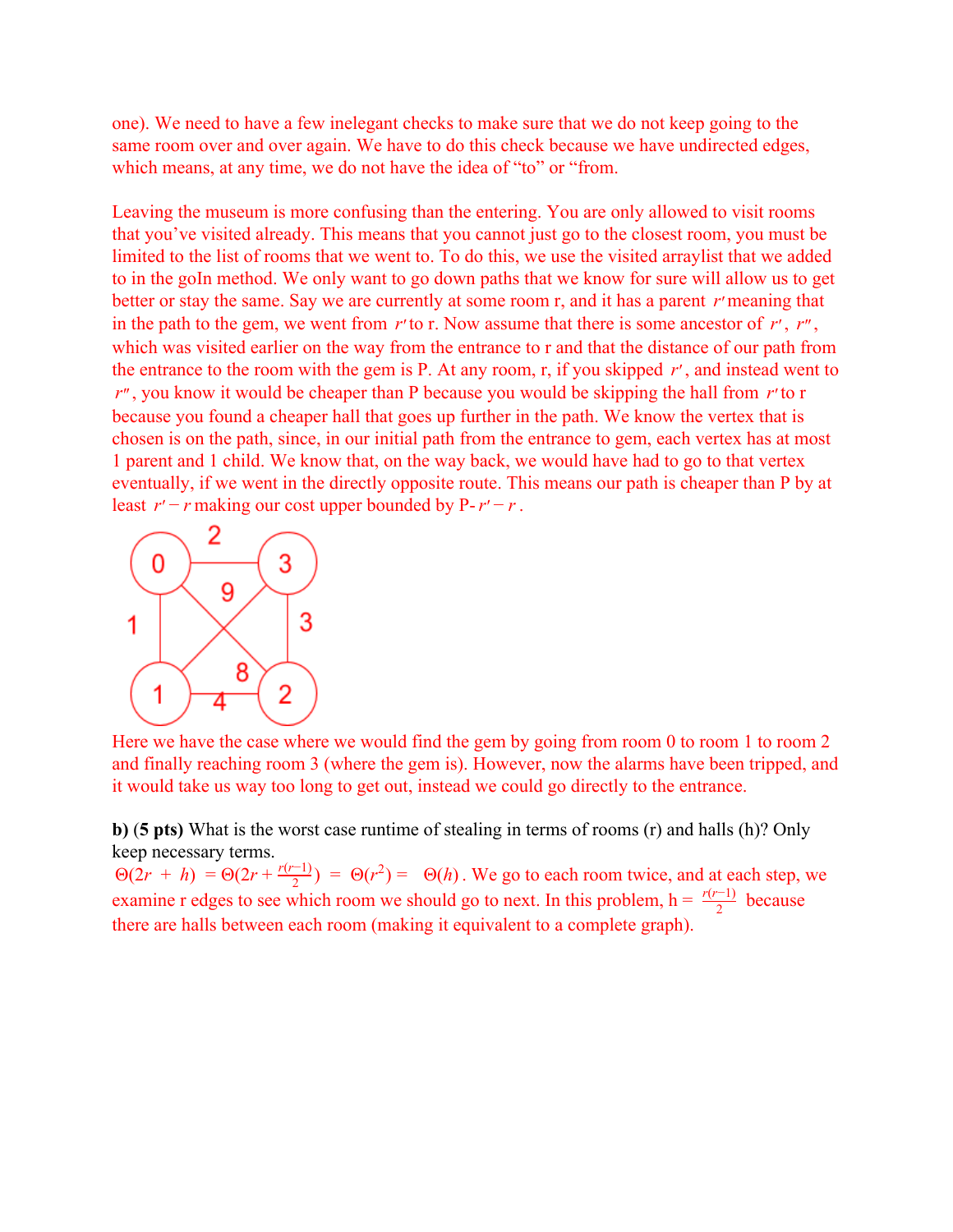**5. Trick or Tree-t (12 pts)**. Mark true or false for the following problems, a brief justification is required. Each question is worth 3 points

**a)** The fastest time for any comparison based can ever be is  $\Omega(N\log(N))$  regardless of input.

**True** False

Heapsort, if all the elements are the same, will have a runtime of Θ(N). Additionally insertion sort could run in Θ(N) if no inversions are needed.

**b)** When looking through a binary search tree, if we are looking for a number of items between 2 elements, the best case runtime is  $\Theta(N)$  because we will need to go through every single element to see if it fits into our range?

**True** False

This is false, as this is the definition of pruning, or range finding. The runtime for this process is  $\Theta(\log N + R)$  where R is the total amount of elements that you need to find in your range.

**c)** All valid left leaning Red Black Trees can become a valid Binary Search Tree by replacing all red edges with black ones.

 $\blacksquare$ True  $\blacksquare$ False

By definition, Red Black Trees are self balancing Binary Trees. Essentially, by making all nodes black, you would just be removing the quality of self balancing.

**d)** 2-3 Trees are faster than Red-Black Trees for most major operations because of the height of the 2-3 tree is smaller than the height of a Red-Black Tree.

**True** False

This is false, simply because, in a 2-3 tree, instead of traversing down a level like we would in a Red-Black Tree, we would have to make another comparison. This makes the overall runtime the same.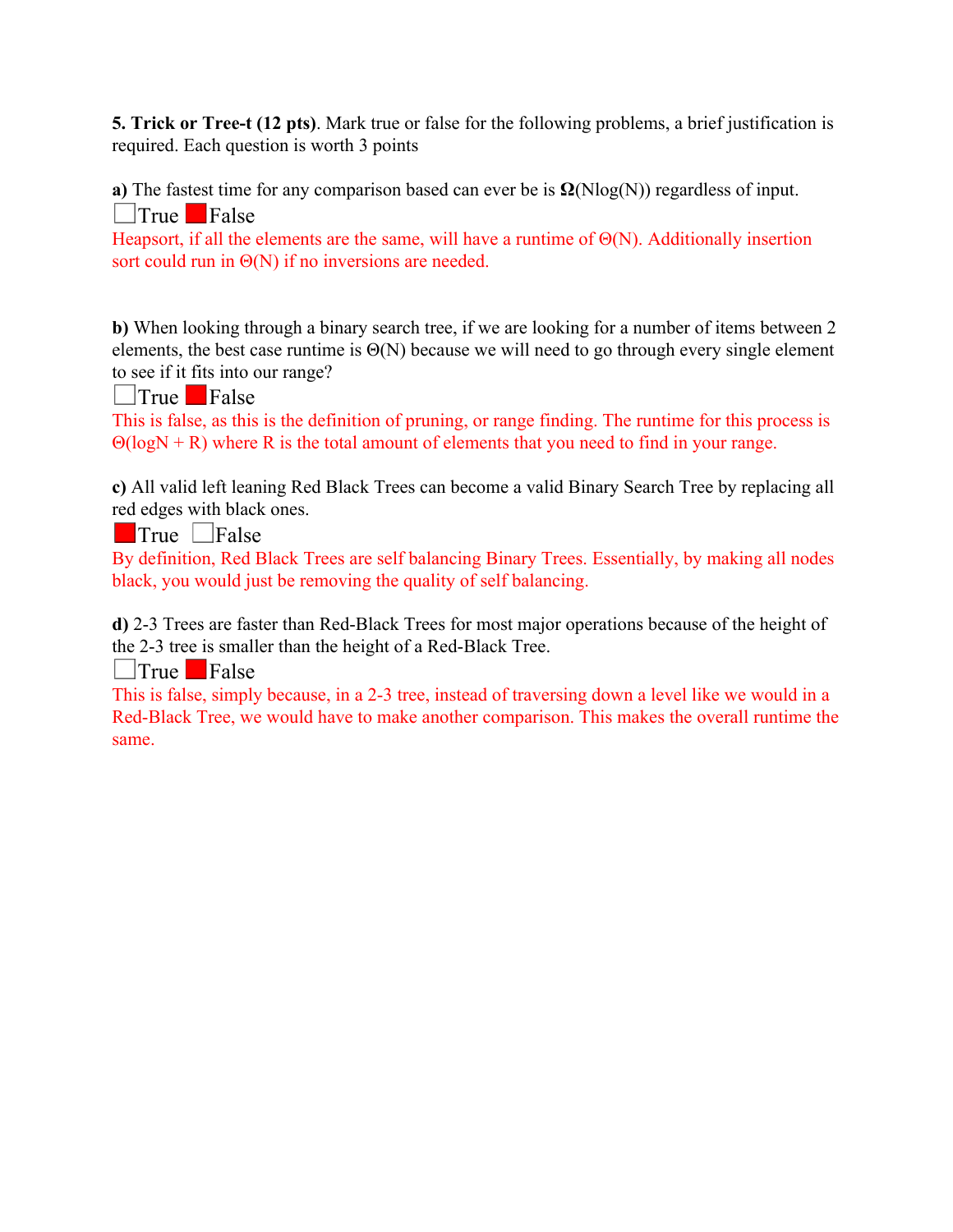**6. The Lavender Leopard Strikes Again (15 pts)**. You were examining your gem after successfully stealing it only to realize that you had stolen a fake gem, and that the real Lavender Leopard is in a much more secure museum. In this museum, not every room is connected. To avoid ridiculous amounts of backtracking, you have decided to place teleporters in every room you visit. At any point, if there is any path that is closer to the entrance than the one you are taking, you will teleport to the room before and then travel to it. Once you find the gem, you need to get out as soon as possible. To get out, you will teleport in the reverse order that you arrived so you can collect all your teleporters (they aren't that cheap!). Note that Hall and Room have the same definition that they did for #4. Additionally, you **do not** need to redefine class level variables and the constructor (you can if you want to), as they are the same as the Museum class's . You have 3 pages to complete this.

If you cannot write the code, but can write the idea behind the problem, you can get up to ⅗ of the points.

Hint 1: Use old algorithms that we've gone over and see how you can modify them to match this problem

Hint 2: Look at other data structures.

```
class Node {
 public Room r;
 public double myPriority;
 public Node(Room r, double priority) {
    this.r = r;
    myPriority = priority;}
}
public class TeleportMuseum {
 public int totalRooms;
 public int totalHalls;
 public LinkedList<LinkedList<Hall>> adj;
 public Room entrance;
 public TeleportMuseum(Room[] rooms) {
    this.totalRooms = rooms.length;
    this.totalHalls = 0;
    adj = new LinkedList();
    for (int room = 0; room < rooms.length; room + +) {
      adj.add(room, rooms[room].adjacentHall);
    }
    entrance = rooms[0];
  }
public void teleportInNOut() {
    Stack<Room> s = new Stack ();
    teleportSteal(s);
    teleportLeave(s);
```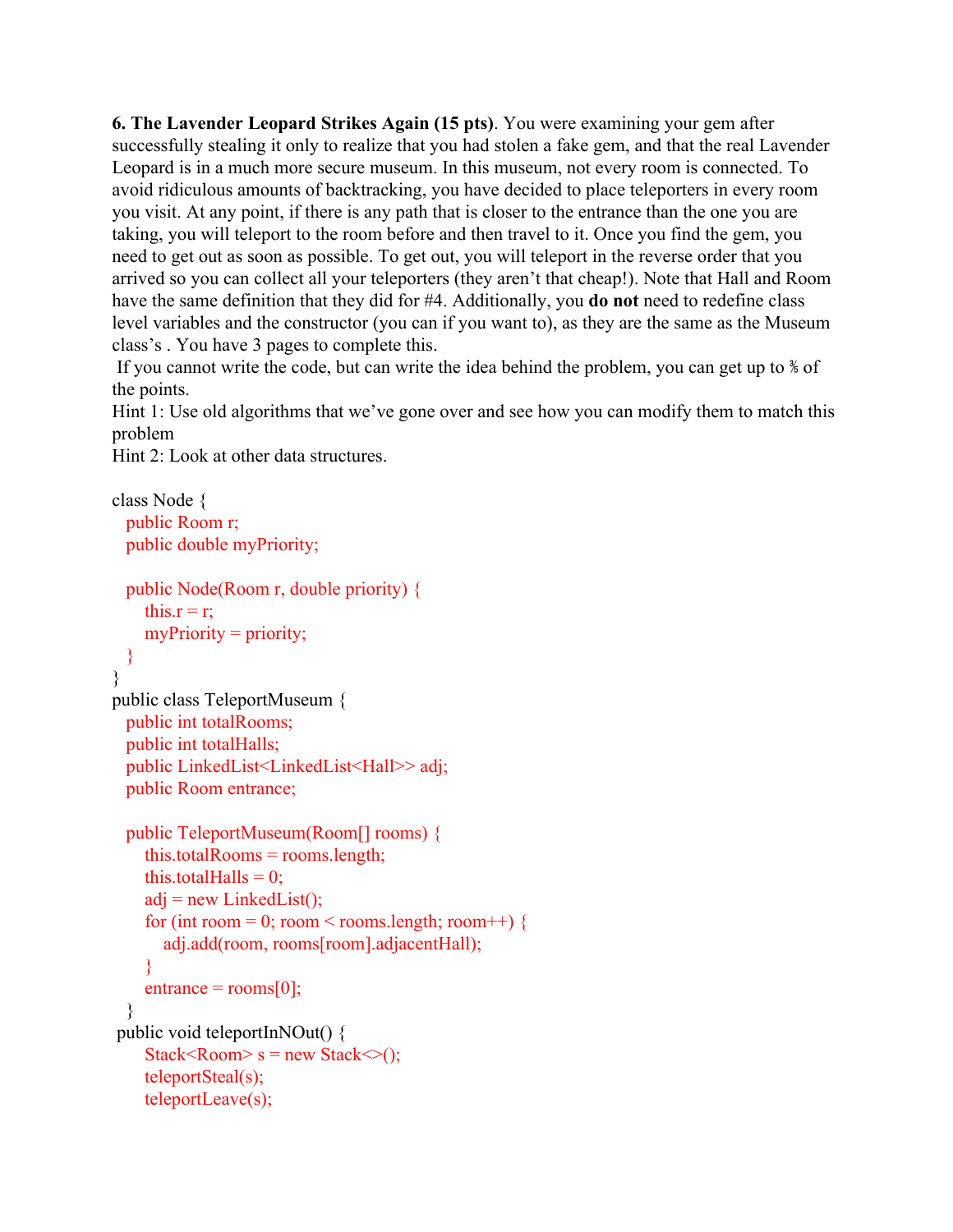}

```
public void teleportSteal(Stack s) {
 Hall[] edgeTo = new Hall[totalRooms];
 double[] distTo = new double[total Rooms];PriorityQueue pq = new PriorityQueue();
 for (int v = 0; v < totalRooms; v++) {
    distTo[v] = Double.MAX_VALUE;
  }
 distTo[entrance. order] = 0.0;pq.insert(entrance, distTo[entrance.order]);
 while (pq.size() != 0) {
    Room temp = pq.removeMin();
    temp. beenTo = true;s.push(temp);
    if (temp.hasGem) {
      break;
    }
    for (Hall h : temp.adjacentHall) {
      if (h != null && !(h.from().beenTo && h.to().beenTo())) {
         done(h, temp, distTo, edgeTo, pq);
       }
    }
 }
}
public void done(Hall h, Room temp, double[] distTo, Hall[] edgeTo, PriorityQueue pq) {
    Room r;
    if (h.from().equals(temp)) {
      r = h.to();
    } else {
      r = h.from();
    }
    if (distTo[r.order] > distTo[temp.order] + h.length) {
      distTo[r.order] = distTo[temp.order] + h.length;edgeTo[<i>r</i>.order] = h;if (pq.contains(r)) \{pq.changePriority(r, distTo[r.order]);
      } else {
         pq.insert(r, distTo[r.order]);
      }
    }
 }
}
public void teleportLeave(Stack<Room>s) {
 while (!s.isEmpty() {
```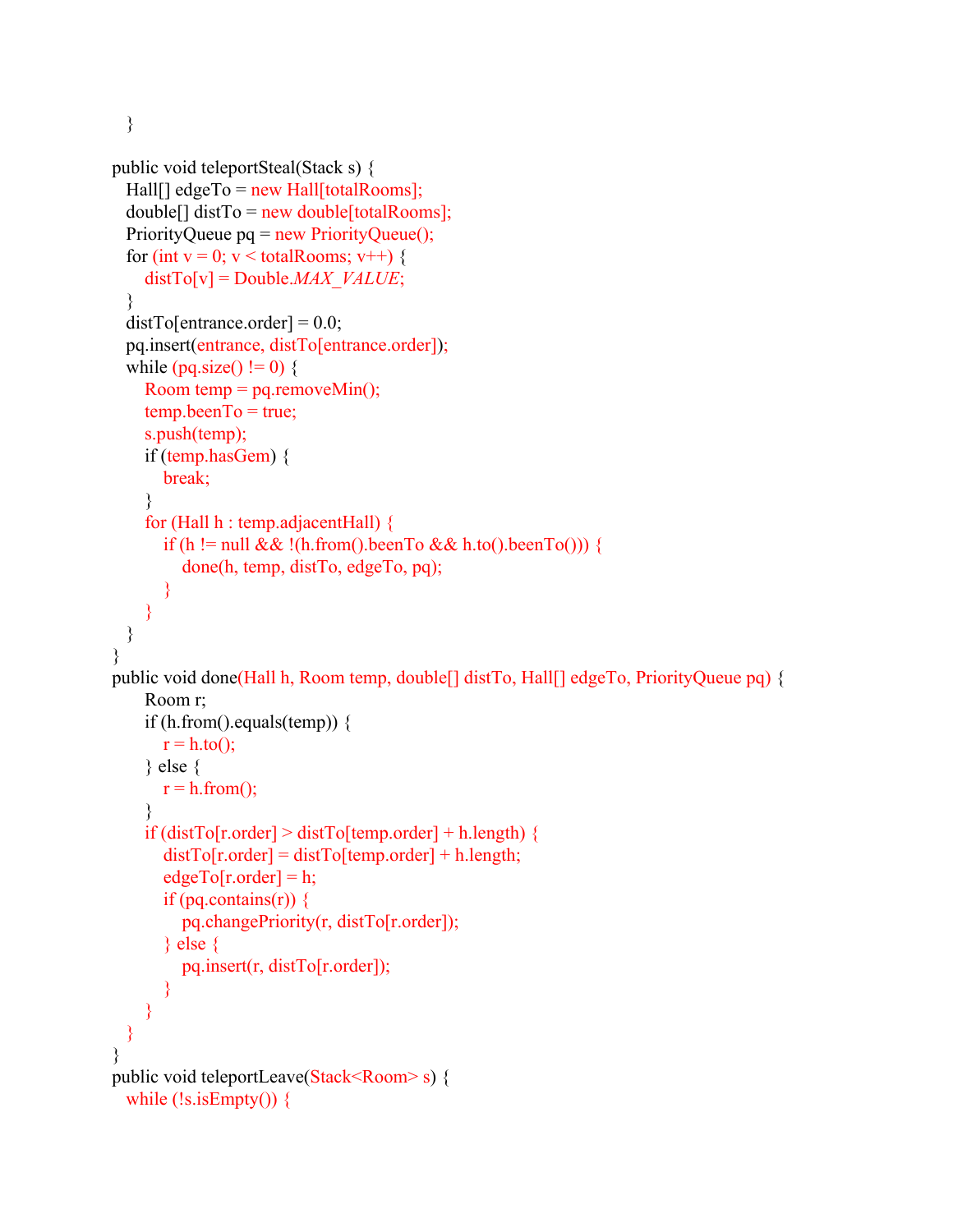```
Room r = s.pop();
 }
 System.out.println("Out again");
}
```
The initial part of the TeleportMuseum class is very similar to problem 4.

The Node class was created as a wrapper for the room and priority so we could use it within a priority queue.

Inside of the teleportInNOut method, we have a stack, which helps us keep track of the order we go to rooms, and we have 2 calls, one to teleportSteal and one following teleportLeave.

The teleportSteal method is extremely similar to Dijkstra's Algorithm. It pretty much runs the exact same, except that each time we remove an element from our priority queue, we add it to our stack.

In the teleportLeave method, all we do is pop our stack until it's empty. The stack naturally serves as the data structure for which we will have "reverse" order because it is FILO (First In Last Out).

This question was pretty coding intensive, more so than #4, but it required less thinking if you knew what the algorithms were. The key was understanding how to use data structures in conjunction with a graph algorithm.

\*There was no need to write the class level variables and the constructor as it is identical to #4. It was only put on the answer key for completeness sake.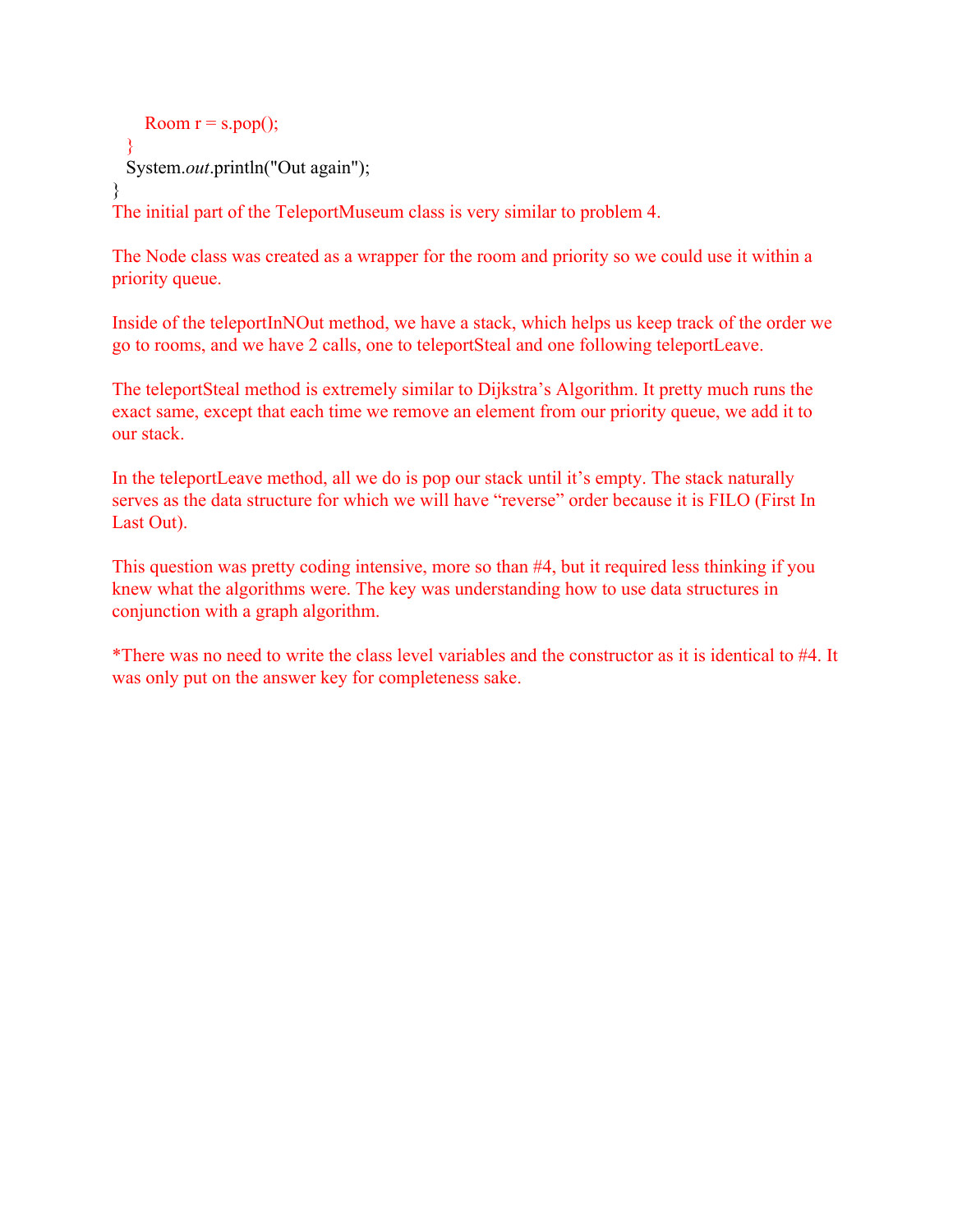**7. D-Arranged Lab (9 pts).** You are viewing a research group, unfortunately, this research group is full of some bumbling buffoons who happen to make a lot of mistakes. Each part is worth 3 points.

**a)** While putting his chemicals into test tubes, one of the scientists realized that he accidentally made a duplicate of one of his n chemicals, he just doesn't know which one. However, he does know that the duplicate element will be, at most, 10 test tubes away. What sort should he use to quickly find the duplicate? Assume that all the chemicals are in their natural order, except for the duplicate.

This is very similar to finding a sort that has the fewest amount of inversions. Thus, we should use insertion sort. After running insertion sort, find the element that has an equivalent element next to it and remove one of them.

**b)** You have separated each of your n test tubes into k sections (so test tube 1 is now in separated into k test tubes and so on). The only problem is that while they were all getting analyzed, you mixed up chemicals made during the same time in chronological order. For example, you have a set of mixed up chemicals made at at 2 am then you have another set of mixed up chemicals made at 5:32 pm. Each test tube has the the name of the chemical that was created. You want to sort your test tubes by chemical and then by it's creation time. What sort can you use to ensure this is done as quickly as possible?

We will use merge sort. The main reason why is that it takes  $Θ(nlogn)$  time to sort as well as it is stable. Because it is stable, the relative ordering, which in this case is the order in which the k test tubes were oxidized.

**c)** Now the scientists are going to input the name of their chemicals into a spreadsheet to see if they are dealing with your list of hazardous materials. The list is in alphabetical order so to easily cross reference what chemicals are dangerous, the scientists want to put the name of their chemicals in alphabetical order, what sort should they use?

This is a direct application of Radix Sort. The key give away is the "alphabetical order"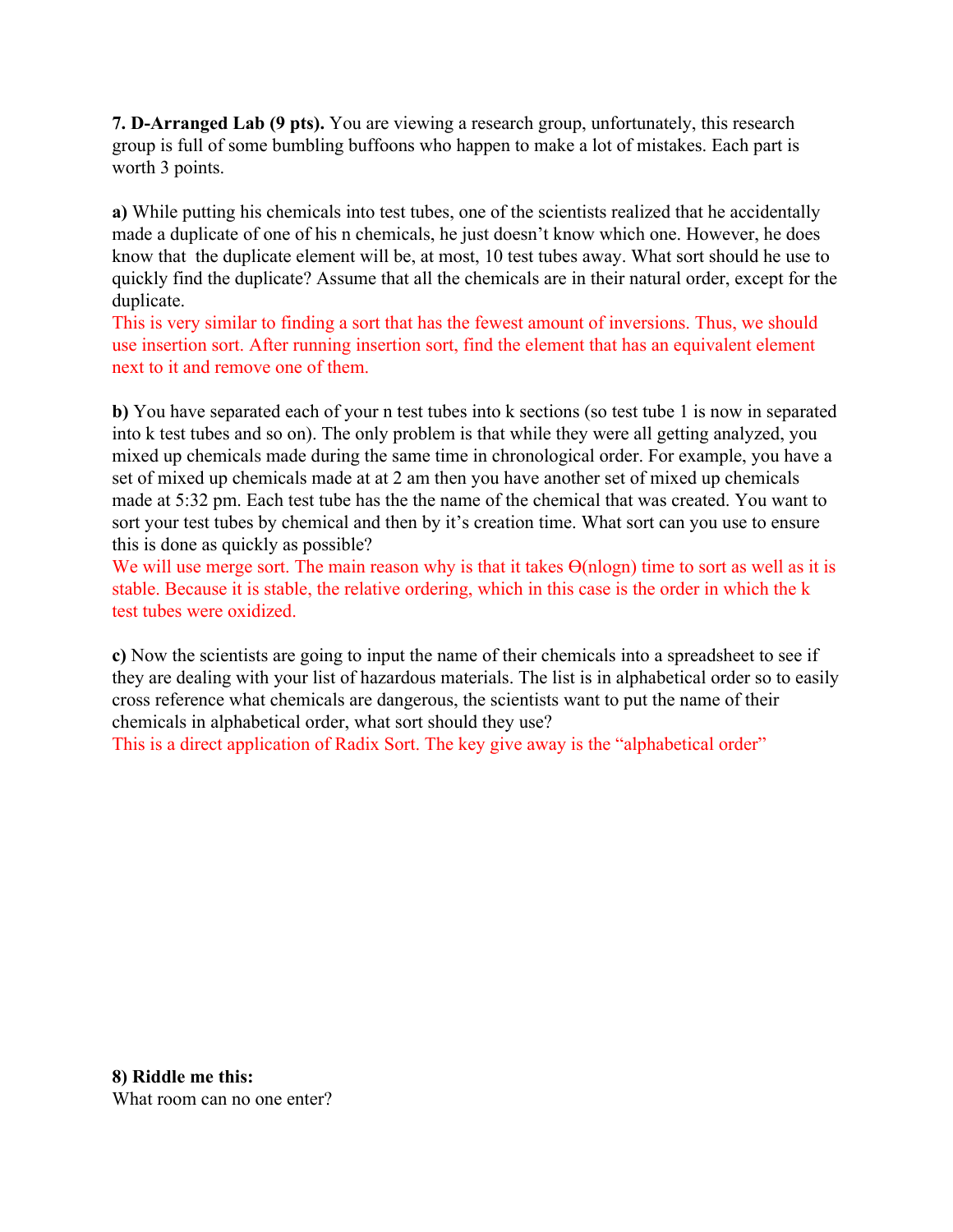#### A mushroom

### **9. Algorithms (10 pts)**

**a)** You are given a positive edge weighted graph and you wish to find a Minimum Spanning Tree based off of the products. Basically you want to find a tree that minimizes the total product of your edge weights. Describe how you would do this.

Take the logarithm of all your edge weights then run either Prims or Kruskals to find the minimum spanning tree. This works because  $log(a * b) = log(a) + log(b)$ . The edges that minimize the sum of the logarithm would then minimize the product of the edges in the graph.

**b)** You are living in the olden days, where cereal was given no milk and frozen food was just any animal in Antarctica. As a mind ahead of your time, you realized that all the villages around you very isolated from each other. You have taken it upon yourself to get them in communication with each other by building chariot roads between them. In addition to these roads, you can build ship ports- you can row your dinghy or canoe between any cities with ports and resume your travels via chariot. You are provided the cost it would take to create a chariot road between every village i and every other village j as well as the amount it would cost to create a ship port at any village- the cost to create a path between the 2 ship ports is nothing because one simply goes with the flow on the river. Your task is to find a way to create a system where it is possible for someone to get from one village to the other, and you should pay as little as possible for construction.

This is essentially a Minimum Spanning Tree problem. To approach this problem, connect all the villages to some dummy node. The weight of the edge between some village i and the dummy node will be the cost it takes to create the edge. Run Kruskal's algorithm as normal except allow the dummy node to have more than 1 edge coming out of it. If the algorithm terminates and the dummy node only has 1 edge coming out of it, then the cheapest system is one without any ship ports, otherwise ship ports are useful.

**c)** How many unique Minimum Spanning Trees are possible in any given graph? Define any variables that you need to. Examples of variables may be vertices, cycles that the ith node is a part of, connected components at the jth iteration etc. Provide the tightest bound.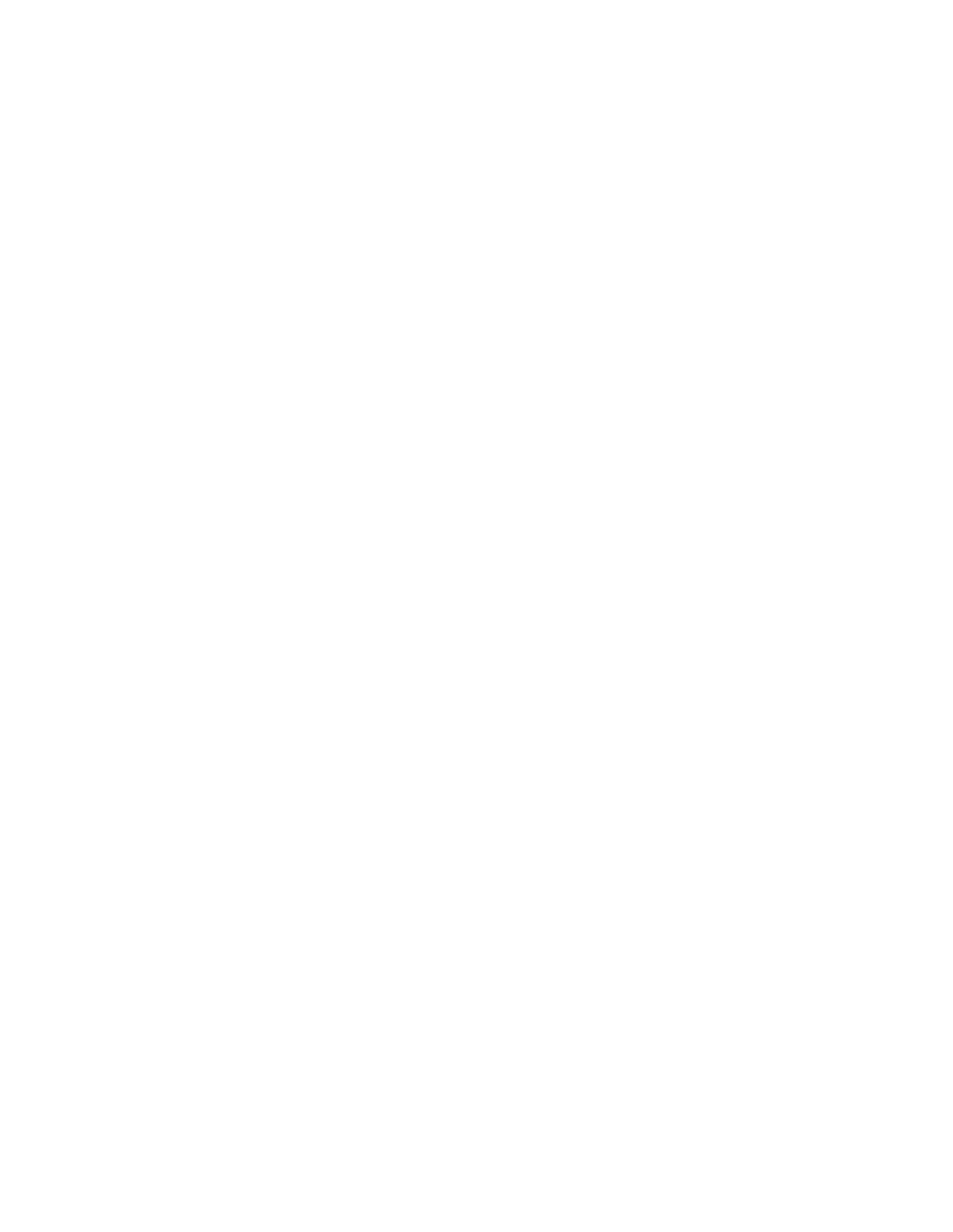## **10. JJJJ UNIT (15 pts).**

You are starting your rapping career as a part of the prestigious rapping group J Unit. You want to recruit new members so you can have a hip possi. To prove their worth to your group, you have decided that you will test their vocabulary. To do this, you will make a TrieMap. This will make a Trie, but for each word, you also have a note to see how many times it has been used. If any word has been used more than 5 times, the person will not be able to join your group. You are given the TrieNode class defined as follows:

```
public class TrieNode {
  char c;
  boolean isWord;
  String word;
 TrieNode[] children = new TrieNode[26];
  int count;}
```
Additionally, you are given that the TrieMap has a root class level variable and an **addWord** and **contains** method.

\*The LinkedList has an addAll method which adds all items from a collection to the end of the list (e.g. LinkedList A =  ${A, B, C}$ , LinkedList B =  ${D, E, F}$ . A.addAll(B), A =  ${A, B, C, D, E, F}$ 

Fill in the below methods

```
public LinkedList getAllWords(TrieNode start) {
  LinkedList list = new LinkedList();
  if (start.isWord) {
    list.add(start);
  }
 TrieNode[] node = start.children;
 TrieNode temp;
  for (int i = 0; i < node.length; i++) {
    temp = node[i];if (temp != null) \{list.addAll(getAllWord(temp));
    }
  }
 return list;
}
```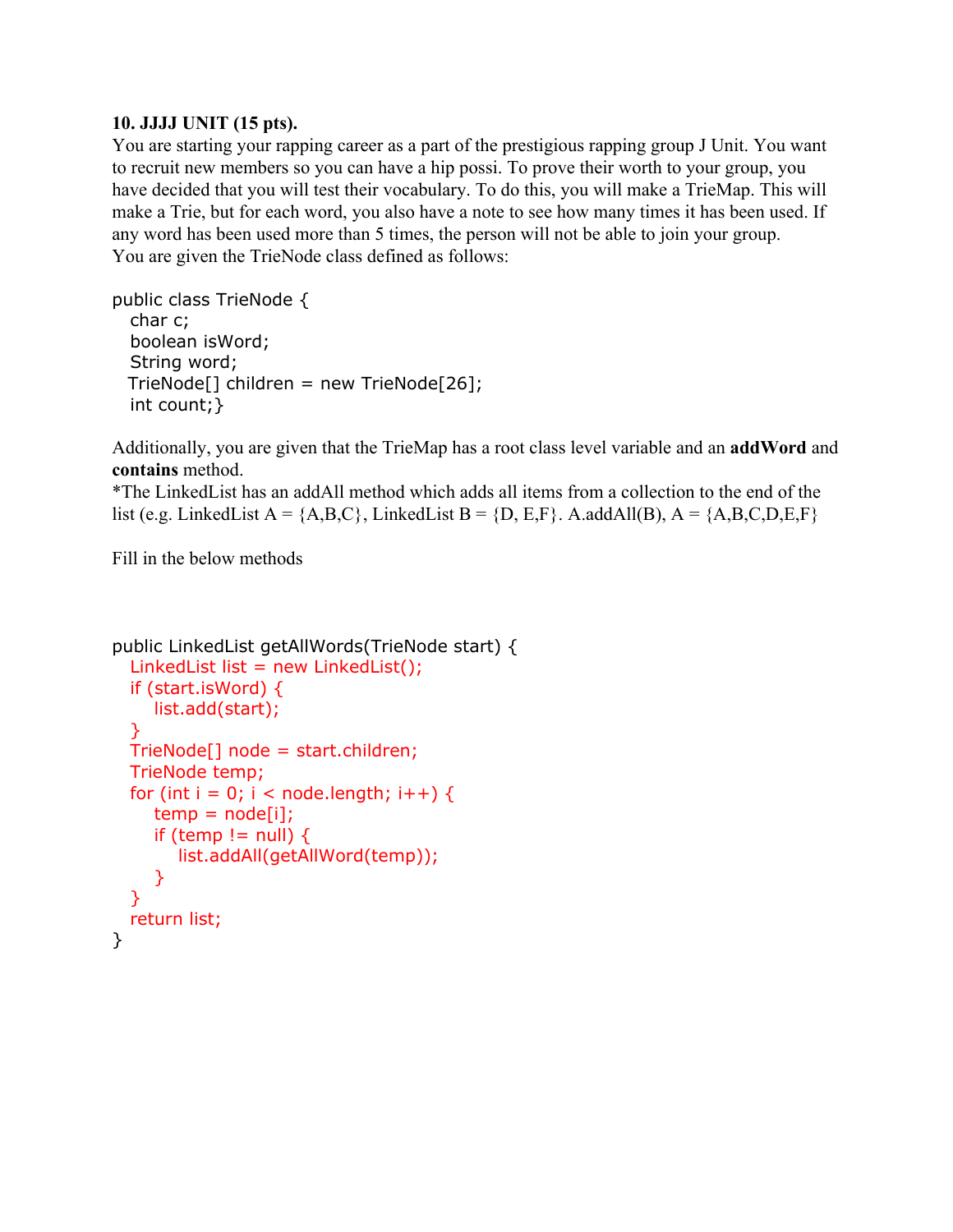```
public static boolean testCount(TrieMap t){
 LinkedList<TrieMap.TrieNode> words = t.getAllWords(t.root);
 for(TrieMap.TrieNode node : words){
    if ( node.count < 5)\{return false;
    }
 }
 return true;
}
```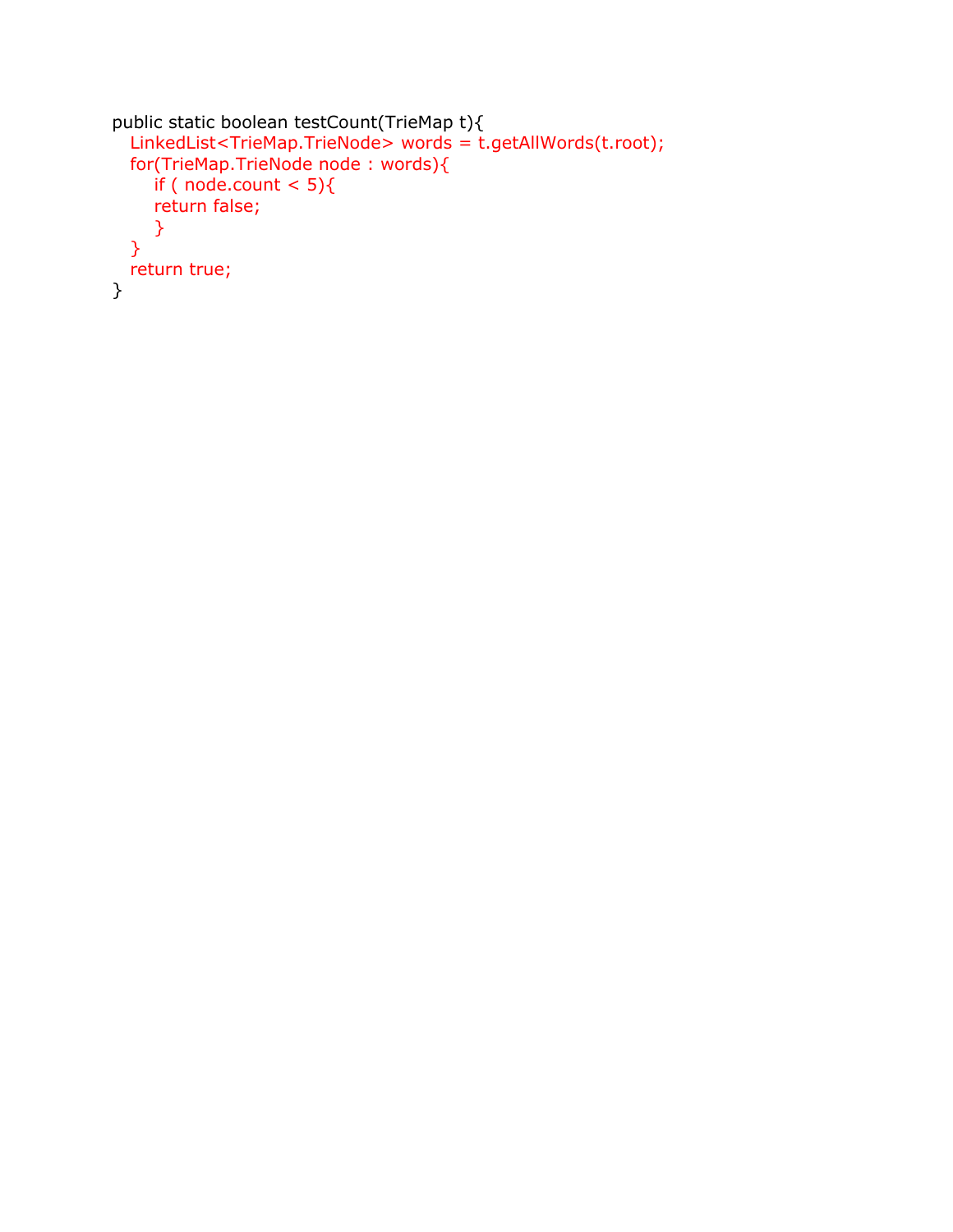## **11. Median Heap (20 pts).**

We have earlier dealt with Min Heaps and Max Heaps, now we are going to explore a new type of heap, the **Median Heap**. The Median Heap will have 3 methods that you will need to fill in, **median**, which finds the median element, **insert**, which inserts an element into the Median Heap, and **balanceHeap**, which makes the heap balanced. You may need to use some of these methods inside of others. Feel free to use any data structure that we have gone over.

```
public class MedianHeap {
 private MinPO top = new MinPO();
 private MaxPO bottom = new MaxPO);
```
//find the median element, if there are an even amount of elements, take the average of the 2 elements closest to the middle

```
public int median() {
  int minSize = top.size();
  int maxSize = bottom.size();
  if (minSize = 0 && maxSize = 0) {
     return 0;
  }
  if (minSize > maxSize) \{return top.min();
  }
  if (minSize \leq maxSize) {
     return bottom.max();
  }
  return (top.min() + bottom.max()) / 2;
}
```

```
//used to insert elements into the MedianHeap
public void insert(int element) {
  int median = median();
  if (element > median) {
     top.insert(element);
  } else {
     bottom.insert(element);
  }
  balanceHeap();
```

```
}
```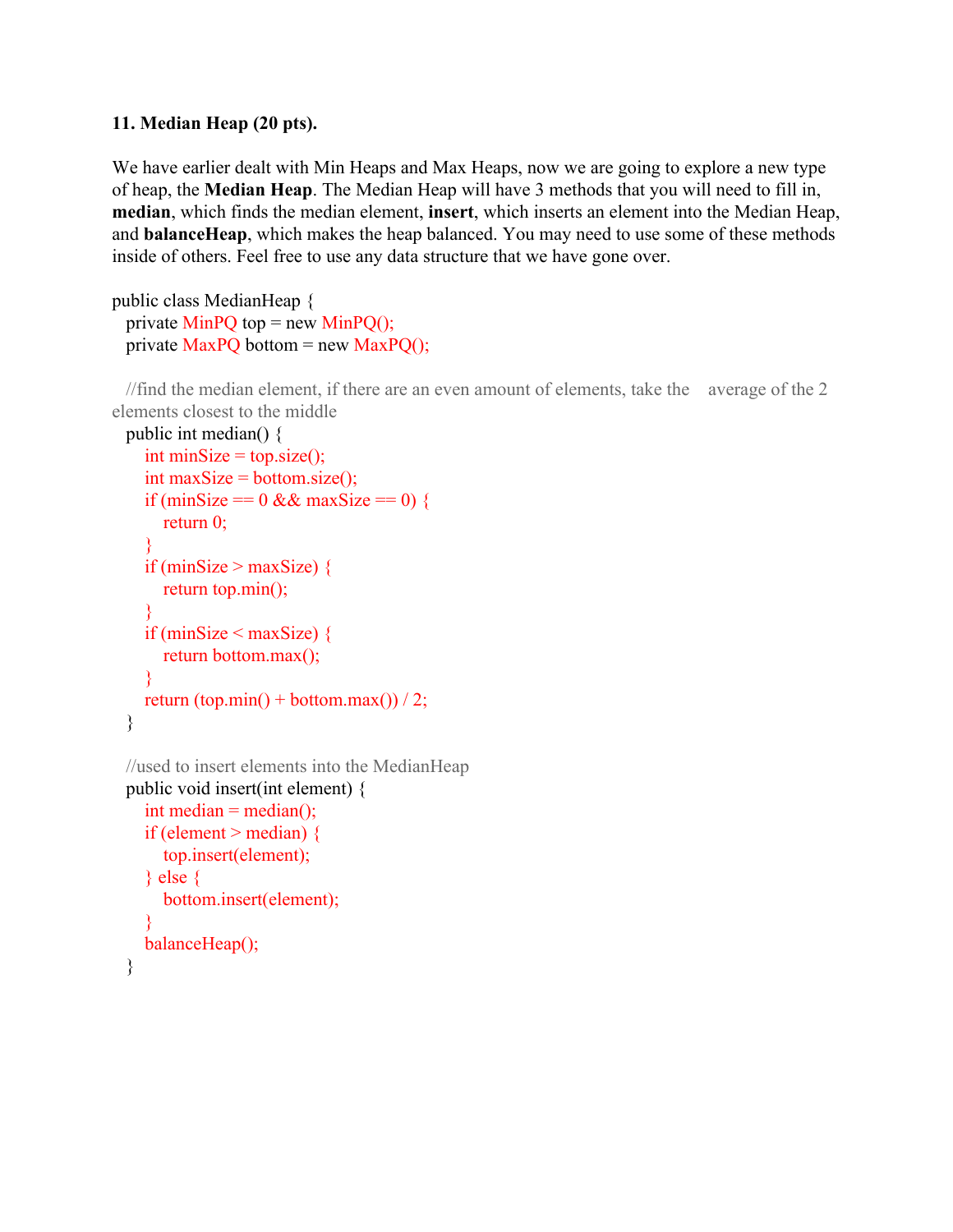```
//Balance the heap
 private void balanceHeap() {
    int minSize = top.size();
    int maxSize = bottom.size();
    int tmp = 0;
   if (minSize > maxSize + 1) {
      tmp = top.delMin();
      bottom.insert(tmp);
    }
   if (maxSize > minSize + 1) {
      tmp = bottom.deIMax();top.insert(tmp);
   }
 }
}
```
The key to this problem was to realize that you could make a MinHeap with the top 50% of the data inside of it and a MaxHeap with the bottom 50% of the data. To find the median, we need to first check if either of the heaps is bigger than the other (the maximum difference is 1, we will go over why later) if so, you pick the root element from the bigger heap. If they are the same size, you find the average of the roots of both the heaps.

Inserting into the Median Heap is relatively straightforward. You simply check to see if the element is greater than the median, if so you put it in the "top" MinHeap, if not you put it in the "bottom" MaxHeap. After is a call the balanceHeap().

The balanceHeap() method requires you to think about when the median element would not be either the root of one of the heaps or the average if 1 of them. This would only occur if the MinHeap was bigger than the MaxHeap by more than 1 element or vice versa. We make a check for both of these cases and delete the root of the bigger one each time and move it to the other heap.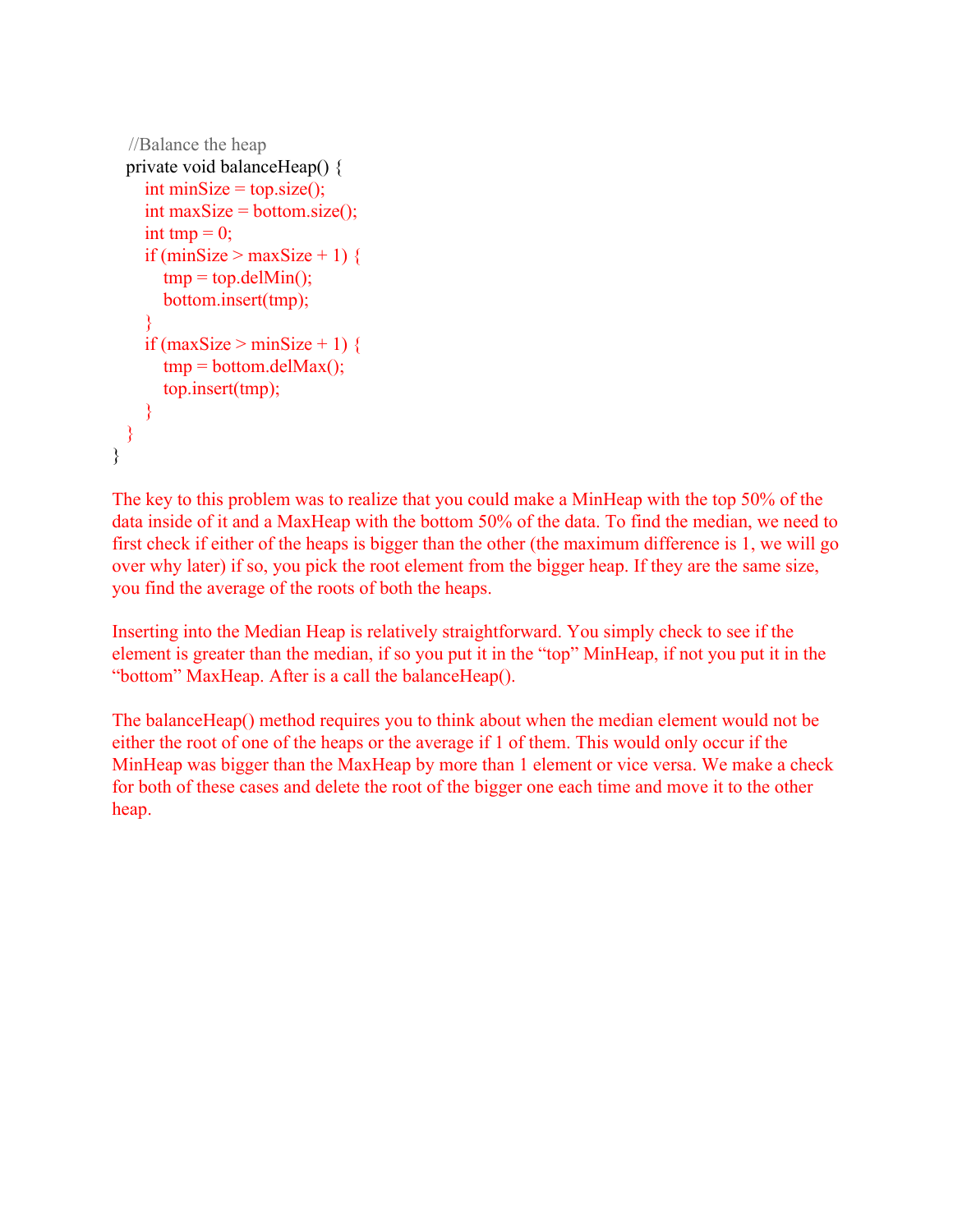#### **12. Faster than a Speeding Runtime (17 pts)**

Fill in the runtimes for each of the following operations. If there is no tight bound, provide a lower and upper bound. Provide a brief explanation as to why the runtime is what it is.

**a) (5 pts)** How much time does it take to create a heapify an array of N elements? O(N). At first glance, it may seem that the answer should be O(NlogN) because of how we learned heapsort. The reason why the runtime is substantially smaller is because the maximum amount of times an element can sink is proportional to its initial spot in the heap. Keep in mind, that when heapifying, we start from the bottom and move up and that every root must



The bottom is full of singular nodes, all of which are their own heap. Since they are all valid heaps, they can sink a total of 0 levels. The 2nd layer to the bottom can sink a total of 1 layer and the top layer can sink a total of 1 layer. There are a total of 7 nodes ( $2^3 - 1$ ). The total possible amount of sinking operations is equal to  $2(1) + 1(2) + 0(4) = 4$ .

Now to generalize this, there are a total of N nodes. In a complete heap, approximately  $\frac{1}{2}$  of the N nodes will be on the bottom layer,  $\frac{1}{4}$  on the layer directly above the bottom one,  $\frac{1}{8}$  above that 8 1 layer and so forth. As we discussed earlier, the nodes on the bottom layer can sink a total of 0 layers, the second bottom layer can sink a total of 1 layer, and so forth. We can rewrite this as

$$
0(\tfrac{N}{2}) + 1(\tfrac{N}{4}) + 2(\tfrac{N}{8})... = \sum_{i=0}^{\log(N)} i(\tfrac{N}{2^{i+1}}) \leq N.
$$

**b) (3 pts)**How much time does it take to find the minimum element in a Binary Search Tree  $\Omega(1)$  if it is a spindly Binary Search Tree and it is leaning right O(N) if it is a spindly Binary Search Tree and it is leaning left

**c) (3 pts)** How much time does it take to place all the contents of a given MinHeap into an array that is ordered from least to greatest.

Θ(NlogN). You will have to do a total of N deletions, each which will take logN time.

**d) (3 pts)** How much time does it take to find the minimum value in a MaxHeap. O(N). You will have to go through the bottom layer, which, as we discovered earlier, contains about  $\frac{N}{2}$  nodes. Since we disregard constants, our running time is O(N).

**e) (3 pts)** Find the runtime of getting all the words from a trie and then using MSD sort on them.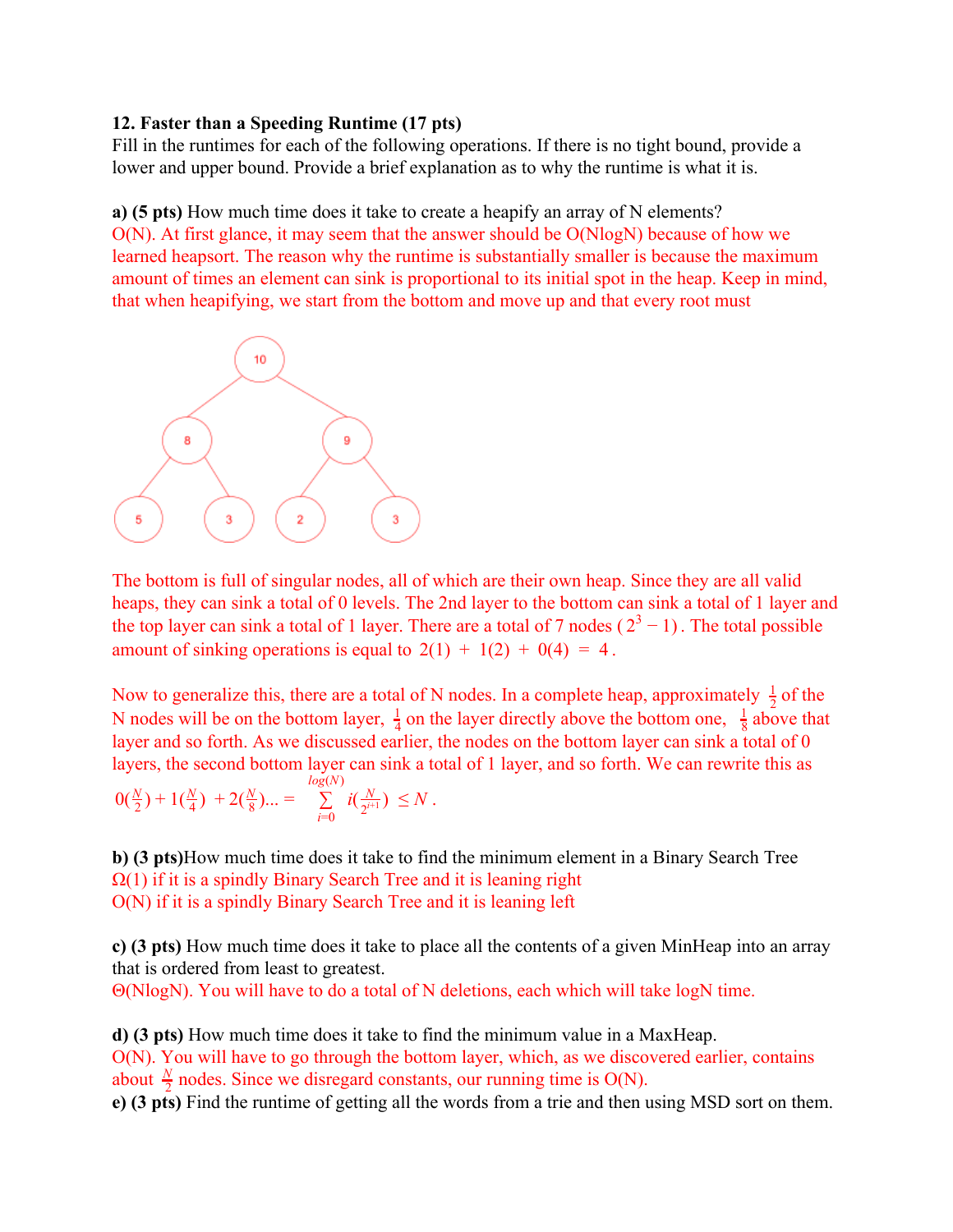$O(W^*l)$ , The runtime to find all the words in a trie is  $O(w^*l)$ , where w is the amount of words and l is the length of the longest word. To perform MSD sort on all of them, it takes (w\*l). We add the two runtimes and get  $O(2(w^*l)) = O(w^*l)$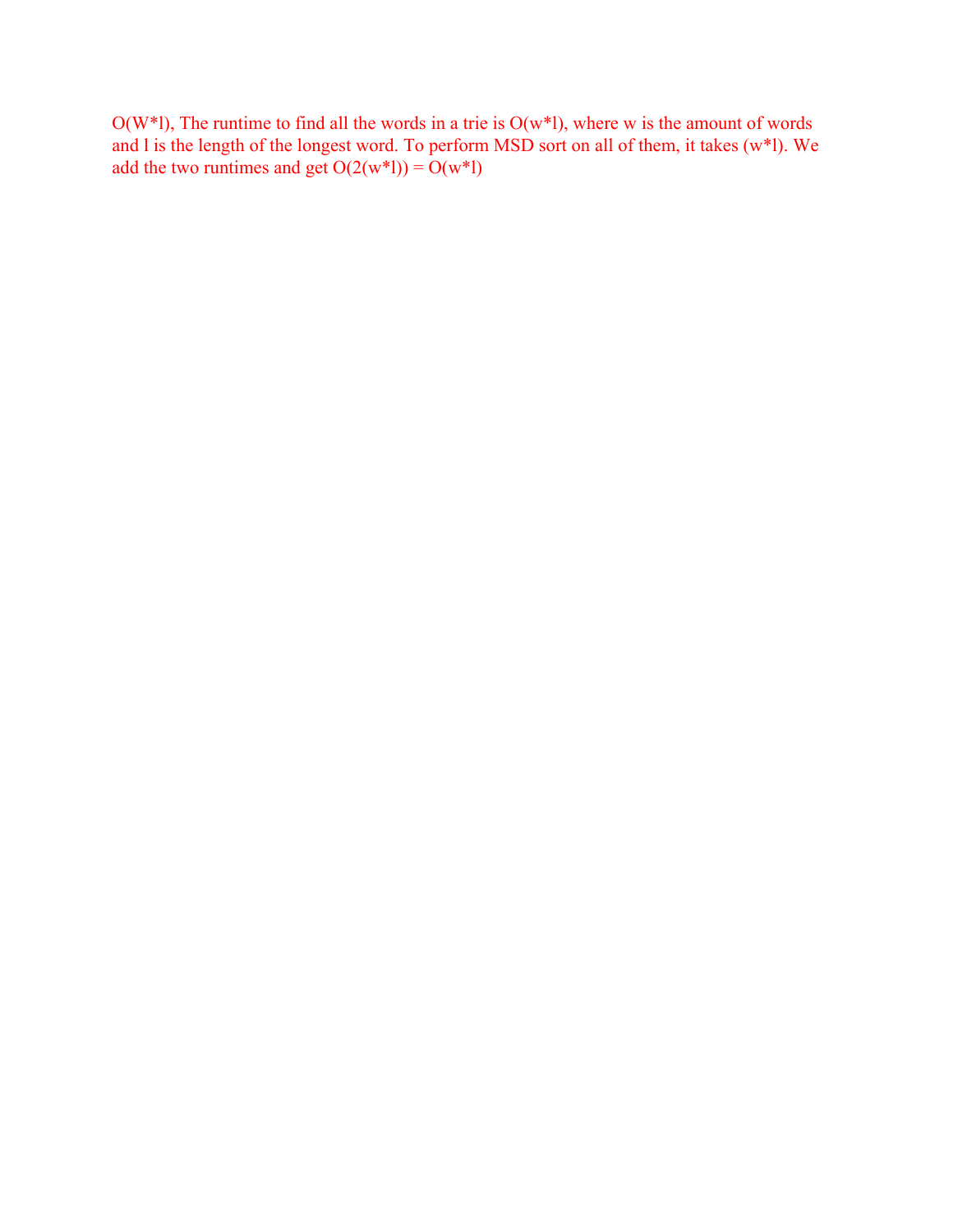## **13) Future-Roaming (30 points).**

You are a croissant delivery boy in the 31st century. You want to deliver your croissants as quickly as possible; however, because you lost your client's addresses and they live all across the galaxy, so you don't want to go door to door. You have the phone numbers of all the people who ordered croissants from you, so you will attempt to use this to figure out in where you should go. Each phone number is about 100000000000000000000000 digits long and you have a total of N clients. You will use the following information about telephone numbers to help:

- 1. The sector code (the leftmost 10 digits) will allow you to figure out which sector a client is in. On average, there are a total of  $\sqrt{N}$  of households you need to deliver to in the sectors.
- 2. In the 31st century, telephone numbers have a cool feature where the difference between the last 4 digits of any 2 telephone numbers in the same sector is equal to the distance between their two corresponding households.
- 3. You know the address of 1 of the houses you need to go in each sector.

You want to go to sectors based off how many of your clients are in them and how close it is . If a sector has 5 clients and is 2 Megadistances away, it is more appealing than a sector that has 1 client and is 1 Megadistance away. If a sector has 6 clients and is 2 Megadistances away, it is less appealing than a sector with 9 clients and 3 Megadistances. If a sector has 4 clients and it is 2 Megadistances away, it is considered equal to a sector that has 2 clients that is 1 MegaDistance away, at this point, you just pick which one to go to randomly . You will deliver to all the households in that sector before going to the next sector. You also know how many megadistances are between each sector, and you can assume that you will start at a location that is equidistant from all the sectors.

Provide an implementation where figuring out which households are in which sector in **O(N)** time, figuring out the distances between all the houses in a sector, must take, on average, **O(N)** time, and delivering croissants to all the households should take **O(***NlogN* **)**time.

Assume that the time it takes you to walk 1 Minidistance (inside of a sector) is the same amount of time it takes your spaceship to travel one Megadistance (between sectors). Justify why your design works in the given time.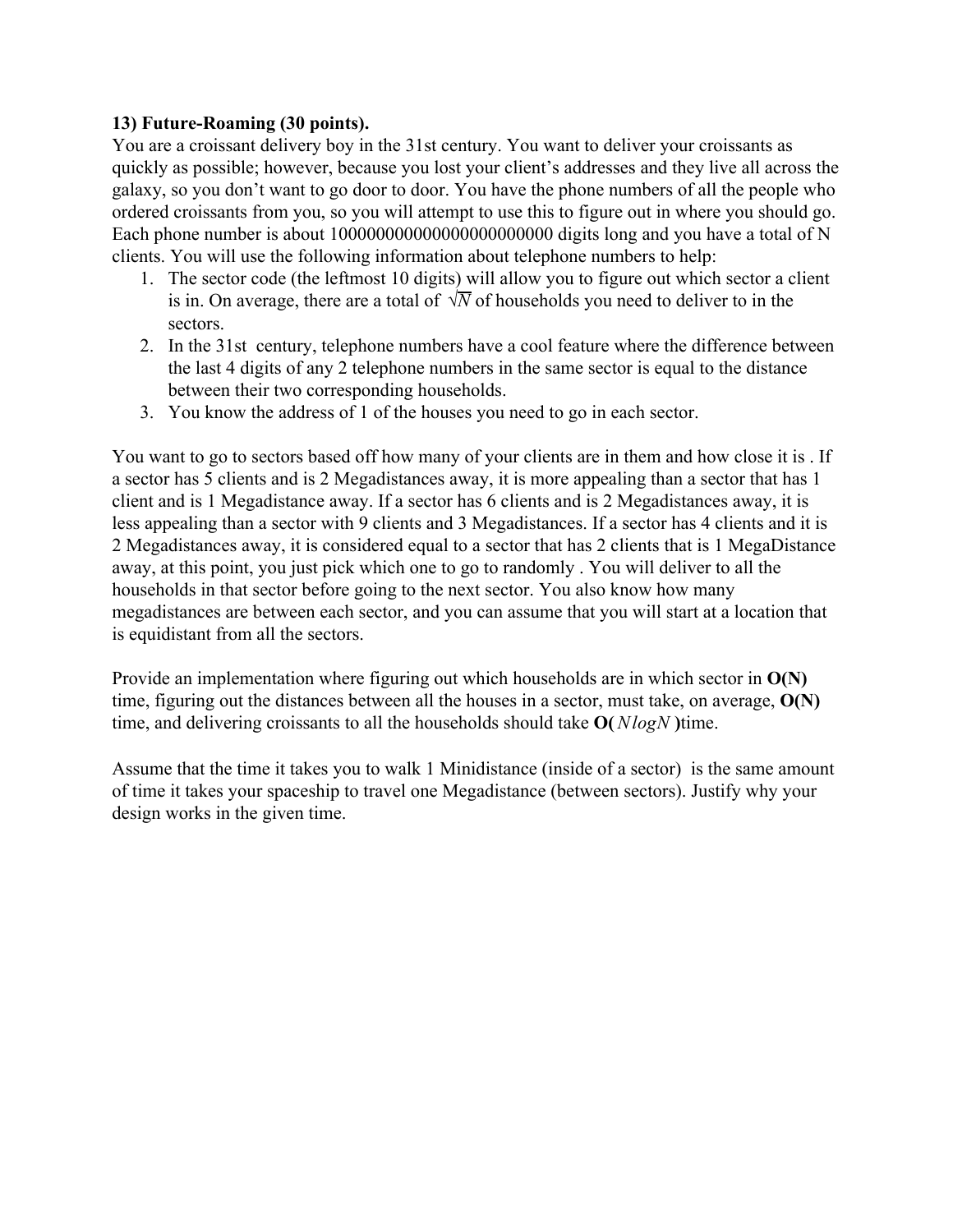What you first want to do is run a special version of MSD on all the telephone numbers. This version of MSD would stop sorting after we get 10 iterations, since we would have sorted by the 10 most significant digits of each telephone number, and have all the numbers sorted by sector. We are using a radix sort and we are not doing it all the way through.

Additionally, since we are performing only a partial radix sort, our work done will be  $O(3*N)$ which is just O(N), fitting our constraint for figuring out which houses are in which sector.

We will denote the amount of households in a sector by the letter T.

For each sector, we will create a graph with a total of T vertices. Following this, for each household in the sector, we will find the absolute value of the difference between it and every other household in the sector. After finding the absolute value of the difference between the 2 vertices, we would connect these two households with an edge of that weight. In (somewhat detailed) pseudocode, the above looks like:

```
for(int i = 0; i < number of households; i++){
   for(int k= i + 1; k < number of households; k++){
      int distance = absolute value (last 4 digits of i's telephone # - last 4 digits of k's #);
      addEdge of weight distance between i and k;
    }
}
```
On average, there are  $\sqrt{N}$  households per sector. This means that for each household in the sector, on average, we perform  $\sqrt{N}$  comparisons to create edges between it and another household. Our recurrence relation would look as follows:

$$
\sum_{i=1}^{\sqrt{N}} \sqrt{N} - i = \sqrt{N} + \sqrt{N} - 1 + \sqrt{N} - 2 \dots \sqrt{N} - \sqrt{N} + 1 = O(\sqrt{N}^2) = O(N)
$$

We will denote the amount of sectors with the letter M

Following this, we will create a graph with all the M sectors; however, the "weight" of each edge would be equal to *the Megadistance to the sector* / *amount of deliveries to make in that sector* , essentially reducing this problem to "which path maximizes the amount of Megadistance/amount of deliveries". This means that the more deliveries we have in a sector, the smaller the value, which means in Dijkstra's it would be prioritized more.